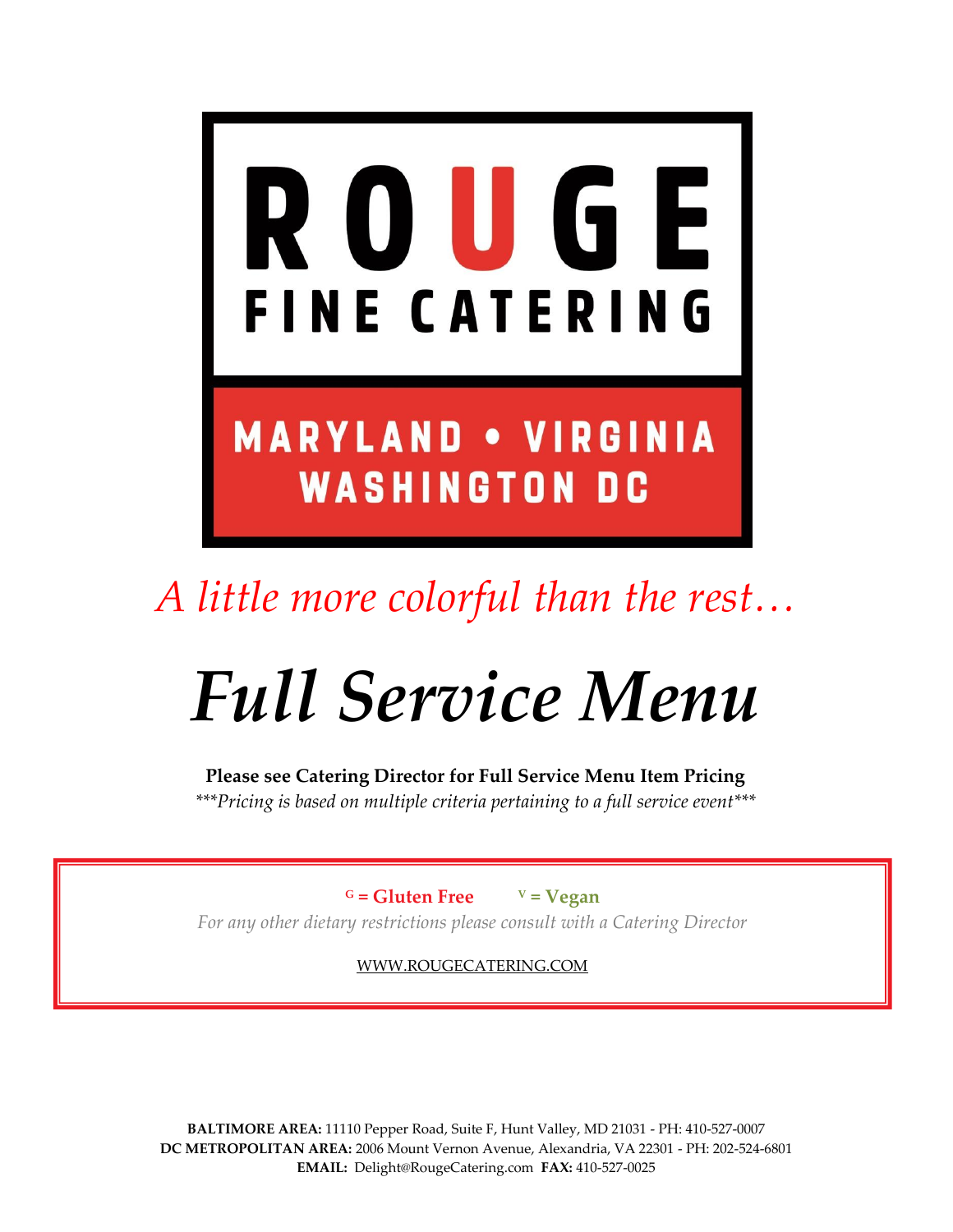# **FULL SERVICE MENU**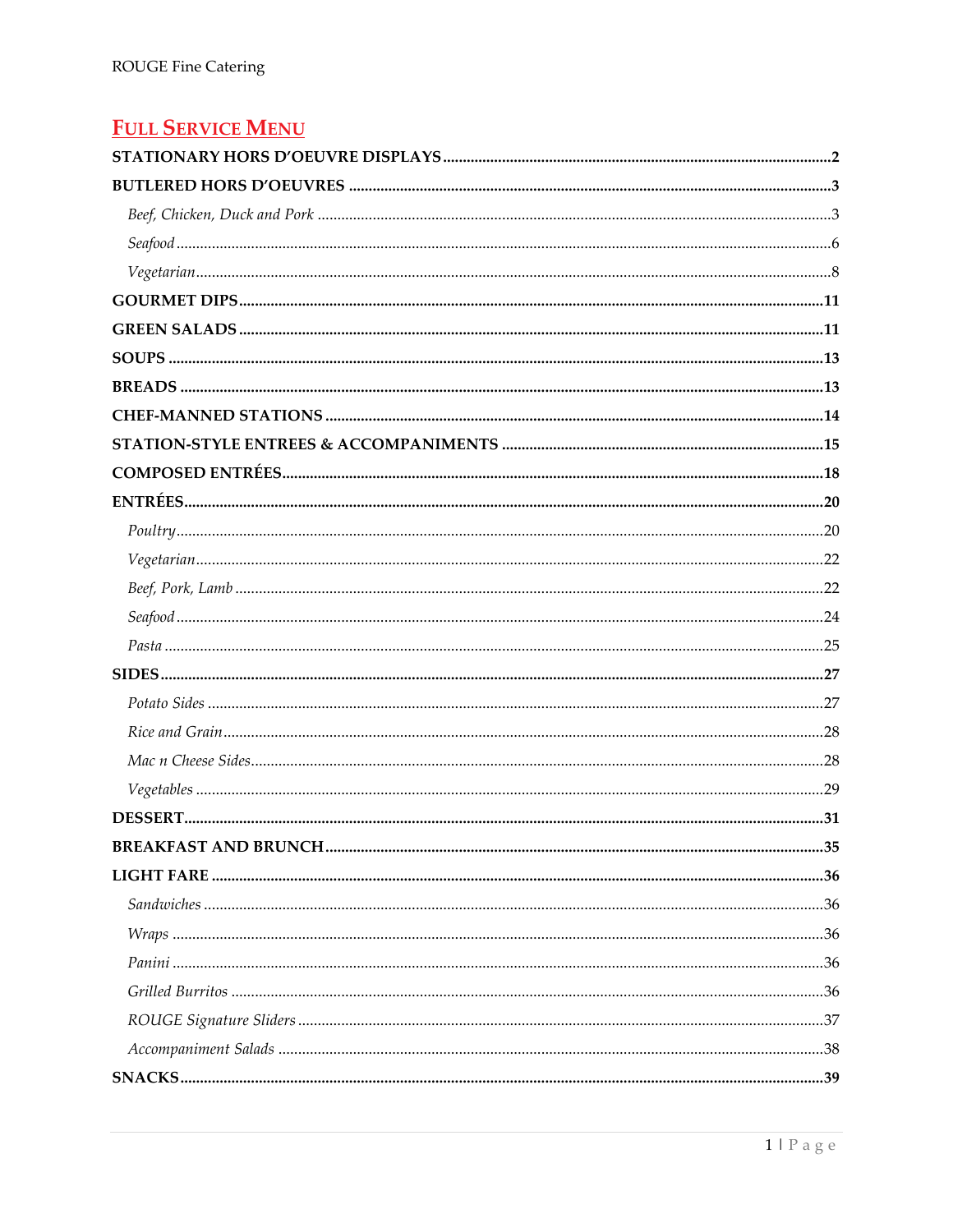# **STATIONARY HORS D'OEUVRE DISPLAYS**

*Rouge Signature Items, individually plated on white square plates for a stunning multi-tiered presentation*

# **Ahi Tuna Martini**

<span id="page-2-0"></span>Sesame Seared Ahi Tuna over Mixed Greens and Sliced Radish with Ginger Vinaigrette *Served in a Mini Martini Glass*

# **Antipasti Mosaic** <sup>G</sup>

Balsamic-Grilled Portabella Mushrooms, Basil-Marinated Mozzarella, Extra Sharp Provolone and Salami Roulades, Grilled Artichoke Hearts, Grilled Zucchini, Marinated Avocado, Mixed Greek Olives, Prosciutto Wrapped Asparagus, Roma Tomatoes, Roasted and Marinated Carrots Roasted Beets with Goat's Cheese, Roasted Red Peppers

## **Brie en Croute**

A Delicious Addition to a Mosaic Display! French Brie baked in Puff Pastry with Wild Berry Compote Drizzled with Orange-Infused Honey *Served with House-made Crostini*

# **Buffalo Chicken Wings**

Seasoned Chicken Wings *Served with Carrots, Celery and Bleu Cheese Dipping Sauce*

## **Charcuterie Board**

An Assortment of Cured Sausages, Whole Muscle Cuts and Pate Artisanal Cheeses and Dried Fruits Accompanied by Flatbreads, Assorted Olives, Figs, and Pimento Cheese Spread *Hand Crafted on Cutting Board Displays*

## **Crudité Mosaic** <sup>G</sup> <sup>V</sup>

Raw Seasonal Vegetables Available with Traditional Hummus, Hummus Yogurt and French Onion Dip

#### **Deluxe Antipasti Mosaic** <sup>G</sup>

An Assortment of Cured Meats, Artisan Cheese, Balsamic-Grilled Portabella Mushrooms, Roasted Red Peppers, Grilled Zucchini, Roma Tomatoes, Basil-Marinated Mozzarella, Roasted Carrots, Marinated Avocado, Roasted Beets with Goat's Cheese, Grilled Artichoke Hearts, Mixed Greek Olives and Prosciutto Wrapped Asparagus *Beautifully presented and served with House Made Artisan Breads*

## **Deluxe Raw Bar** <sup>G</sup>

Selection of Chilled Oysters, Sesame-Encrusted Ahi Tuna and Shrimp *Served with Cocktail Sauce, Horseradish, Fresh Lemon, Cucumber Relish and Tabasco*

## **Fruit and Cheese Mosaic** <sup>G</sup>

Fresh, Sun-Ripened Fruits, & Artisanal Cheeses *Beautifully presented and served with House-made Crostini*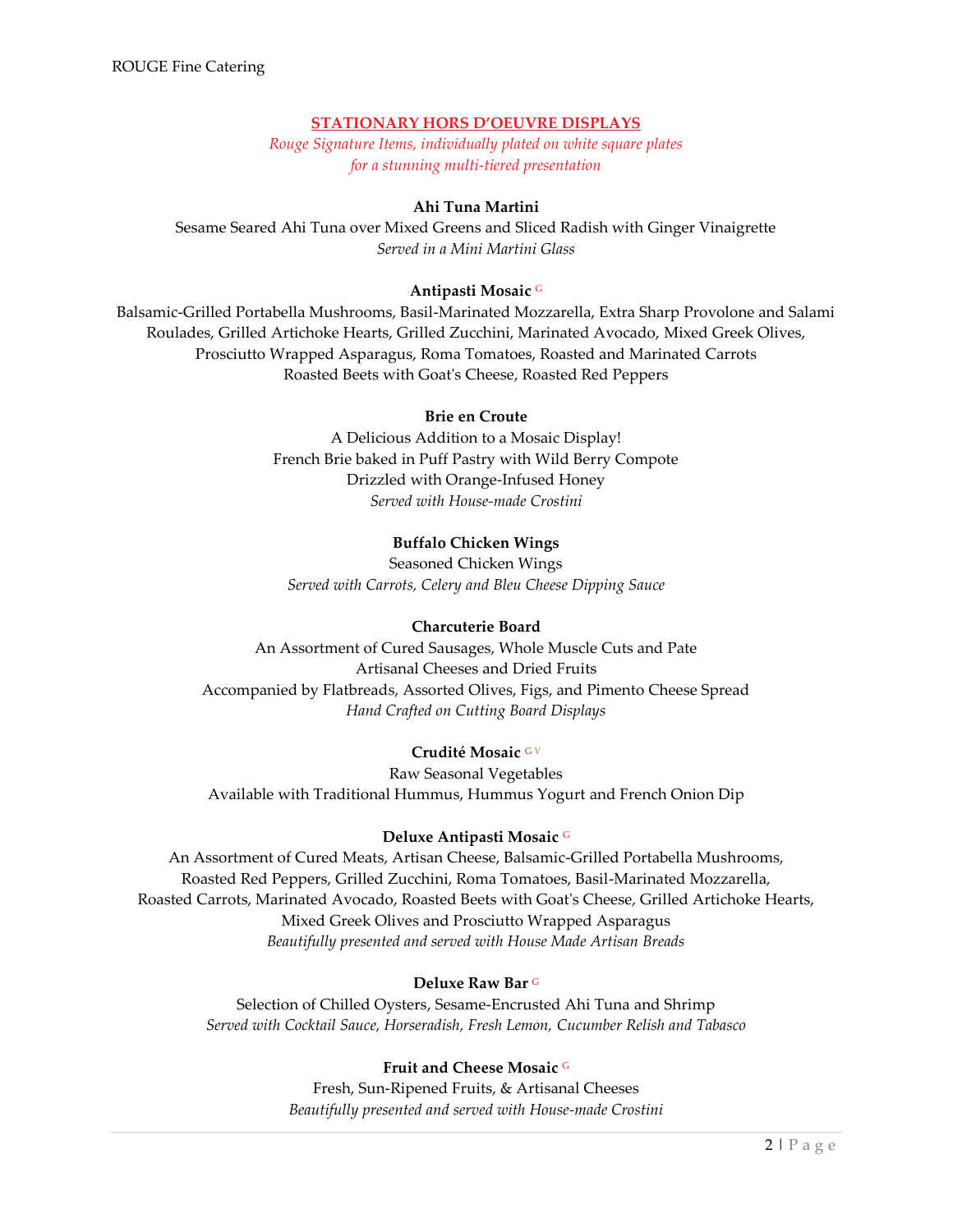#### **Fruit, Cheese & Antipasti Mosaic** <sup>G</sup>

Fresh, Sun-Ripened Fruits, Artisanal Cheeses, & Grilled Vegetables *Beautifully presented and served with House-made Crostini*

#### **Grilled Jerk Chicken Wings**

Spicy Jerk marinated Chicken Wings *Served with Cilantro-Lime Dipping Sauce*

#### **Molcajete Guacamole** <sup>G</sup>

*-Made to Order-*Fresh Avocado, Red Onion, Smoked Parika *Served with Chipotle Dusted Tortilla Chips on the Side*

#### **Oyster Raw Bar** <sup>G</sup>

Chilled Bay Oysters served on the Half Shell *Accompanied by Old Bay Cocktail Sauce, Cucumber Relish, Horseradish, Fresh Lemon and Tabasco*

#### **Seven Layer Bean Dip** <sup>G</sup>

Black & Red Bean Puree, Guacamole, Sour Cream, Pico de Gallo, Kalamata Olives & Pepper Jack Cheese *Accompanied by House-Made Tortilla Chips and Plantain Chips*

#### **Shrimp Cocktail Platter** <sup>G</sup>

Jumbo Tiger Shrimp, Served Chilled with Cocktail Sauce & Remoulade

#### **Sushi Duo** <sup>G</sup>

Hand Rolled California, Cucumber and Spicy Tuna Rolls with White Rice *Accompanied by Soy Sauce, Pickled Ginger and Wasabi \*Available without Soy Sauce* 

#### <span id="page-3-0"></span>**Tuna Tower**

<span id="page-3-1"></span>Fresh Ahi-Tuna with Avocado and a Home-made Sauce *Served on a Crispy Wonton on a small white plate*

#### **BUTLERED HORS D'OEUVRES**

*Beef, Chicken, Duck and Pork Hors d 'Oeuvres*

**Bacon Deviled Eggs** <sup>G</sup> Smoked Bacon and Cheddar

**Bacon Twists** Applewood Bacon baked around Crispy Grissini

#### **Bacon-Bleu Cheese Stuffed Mushroom Cap** <sup>G</sup>

Mushroom Cap baked with Bacon, Bleu Cheese and Caramelized Onions

#### **Beef Brochette** <sup>G</sup>

Beef Tenderloin with Chimichurri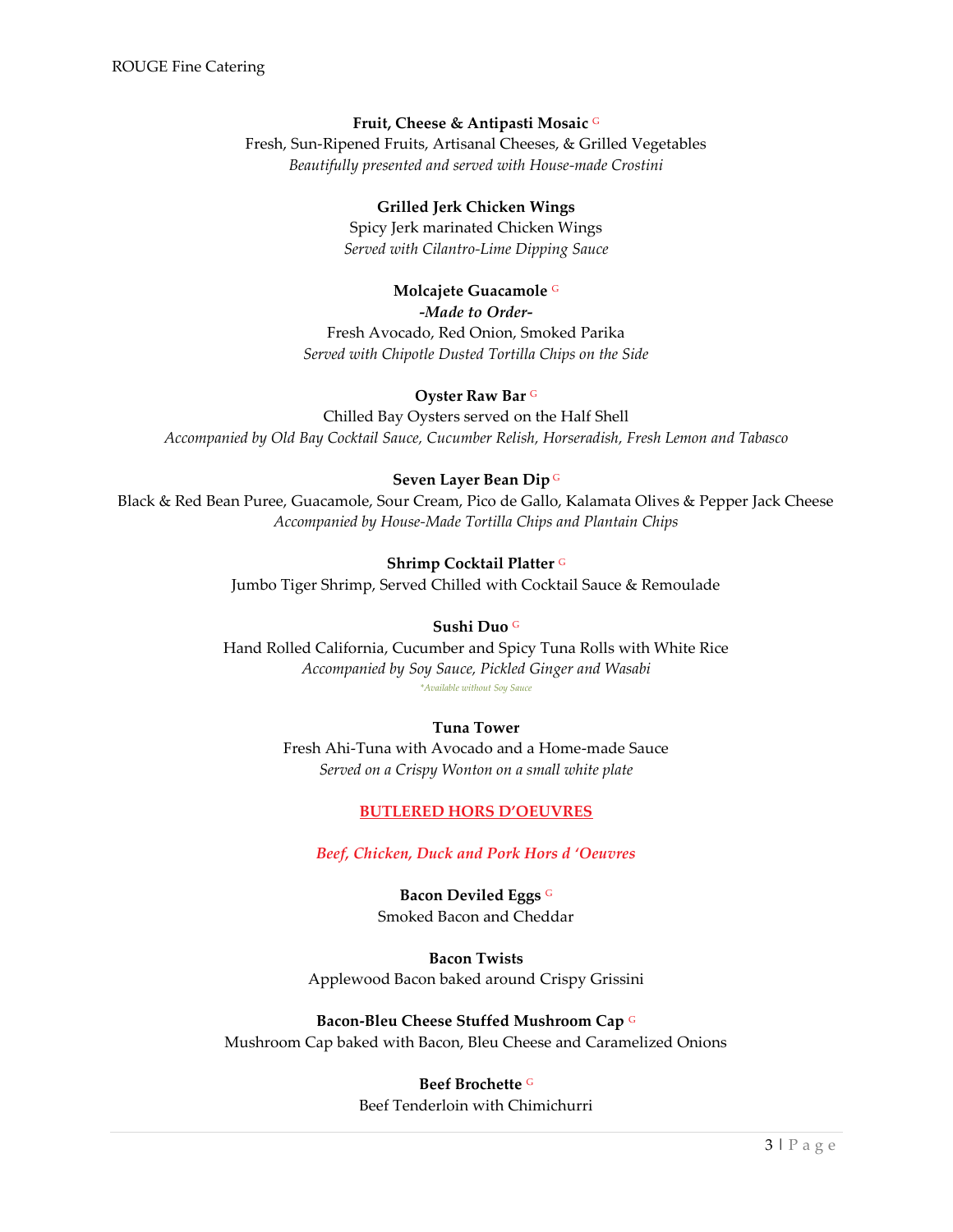#### **BLT Bite**

Bacon, Lettuce, Tomato with Herb Aioli *Served in a Crispy Phyllo Shell*

# **Buffalo Chicken Petit Cup**

Crispy Buffalo Chicken with Creamy Bleu Cheese Dressing *Served in Petit Cup with Demitasse Fork*

# **Burger and Fry "Slider"** <sup>G</sup>

Petite Angus Beef Meatball Burger topped with Caramelized Onions, Cheese and Cherry Tomato Slice *Served on Hand-Cut Potato Slice*

# **Buttermilk Chicken and Waffles**

Crispy Chicken on Waffle Wedge *Served with Peach-Horseradish Maple Syrup Drizzle*

#### **Canapés**

*House-Baked Bread toasted with Herb-infused Oils with Choice of Toppings* Beef Tenderloin, Fire-Roasted Cherry Tomatoes and Mustard-Horseradish Italian Prosciutto, Brie, Seasonal Melon and Balsamic Italian Salami layered on top of Rich Ricotta Cheese and House-made Pesto

## **Caprese Chicken Skewer** <sup>G</sup>

Bite-Sized Basil Marinated Chicken, Grape Tomatoes, & Fresh Mozzarella *Drizzled with Balsamic Glaze*

## **Chicken Satay**

Sesame-Soy Glazed Chicken Skewer with Toasted Sesame Seeds

# **Chicken Tacos** <sup>G</sup>

Shredded Chicken seasoned in a Citrus-Garlic-Achiote Reduction topped with Avocado Crème *Served in a Petite Taco Shell*

> **Citrus Chicken Brochette** <sup>G</sup> Grilled Chicken Skewer with Citrus Sauce and Chives

## **Crab Pretzel Bite**

Scratch-made Soft Pretzels Dipped in Maryland Crab Fondue *Served in a Demitasse Cup*

## **Duck Confit Wonton**

Confit Pulled Duck Leg served on a Crispy Wonton *Topped with Apple Chutney and Micro Celery*

# **Fiery Lamb Kofta**

Seasoned Ground Lamb, Grilled on a Bamboo Skewer *Served with Harrisa Sauce, a Spicy Cayenne Pepper Relish, or Mint Yogurt Sauce*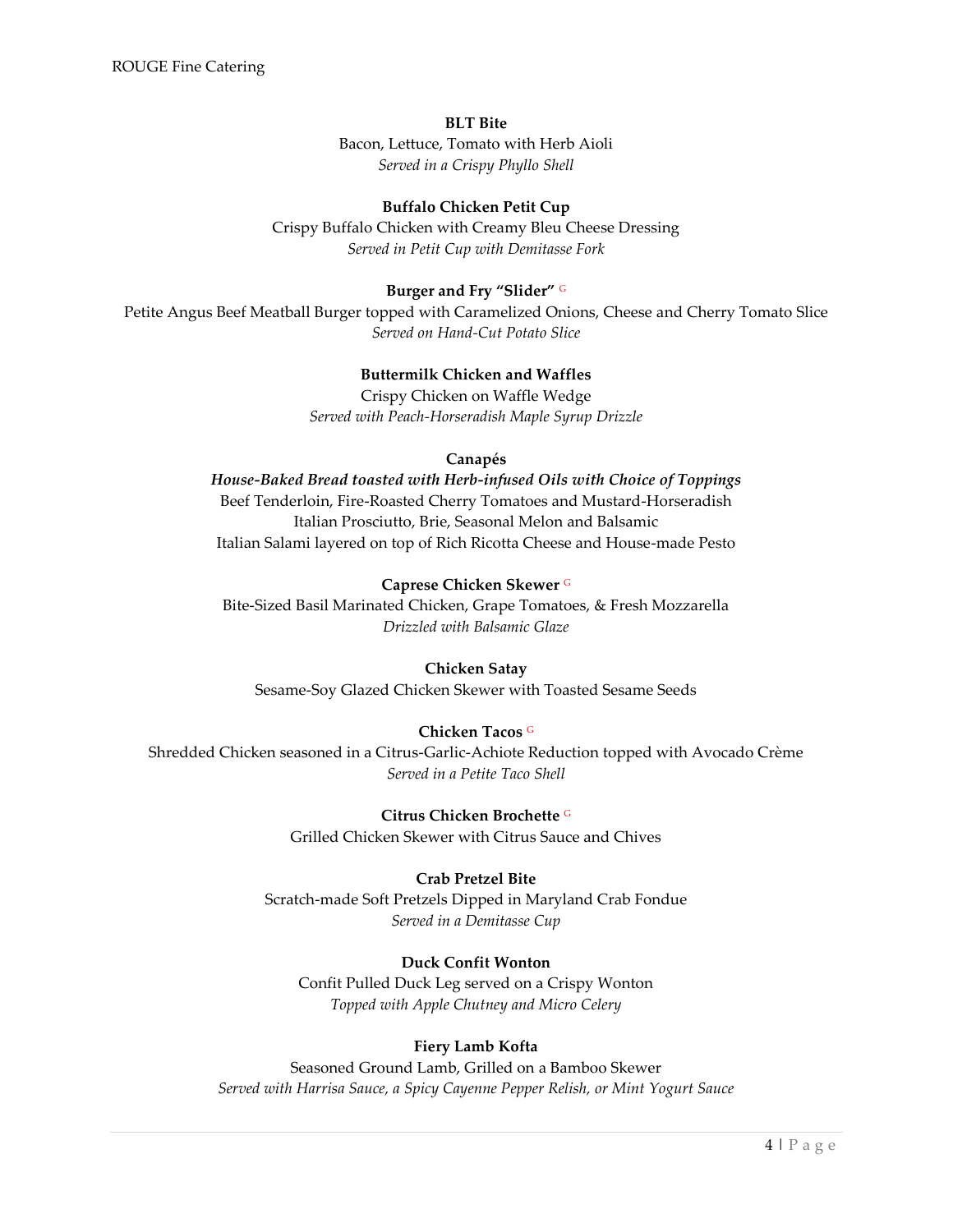# **Harvest Chicken Crêpe**

Honey Marinated Chicken Breast with Brie, Caramelized Spiced Apples and Cranberry Relish *Rolled in a Petite House-Made Crêpe*

# **Jerk Chicken Brochette** <sup>G</sup>

Chicken Breast Marinated in Flavorful Jerk Seasonings *Finished with Tequila-Lime Sauce*

# **Le Petit Cochon "The Little Pig"**

All Beef Dogs baked in Puff Pastry and served with Tangy Mustard Sauce *Served on Petit Plate with Demitasse Fork*

## **Mango Duck Crêpe**

House-made Petite Crêpe filled with Duck Confit, Fresh Mango, Cucumber and Spring Onion *Finished with Apricot-Plum Glaze*

## **Maryland Pit Beef Slider**

Thinly Sliced, Juicy Pit Beef *Served with a Mustard-Horseradish Sauce and Chopped Onions on Brioche*

## **Mediterranean Mini Boulette**

Petite Savory Meatballs with Roasted Tomato Coulis *Served in a Small Cup*

## **Mini Beef Hot Dogs**

All Beef Hot Dogs served in a "Barquette" With Mustard, Ketchup & Onions *Served with a Freshly Baked Mini French Roll*

## **Petite Lamb Chops**

Delectable, Bite-Sized, Domestic Lamb Chops *Served with Red Wine Demi-Glace*

#### **Pork and Grits** <sup>G</sup>

Soft Grits accented with Cheddar Cheese topped with a Dollop of Pulled Pork *Served in a Petit Cup with a Demitasse Fork*

#### **Prosciutto-Wrapped Asparagus** <sup>G</sup>

Roasted Asparagus Tips wrapped in Italian Prosciutto *Finished with Balsamic Glaze*

# **Prosciutto-Wrapped Melon** <sup>G</sup>

Seasonal Melon with Prosciutto

#### **Pulled Pork Slider**

House-made Pulled Pork on a Brioche Roll *Served with Shredded Cabbage*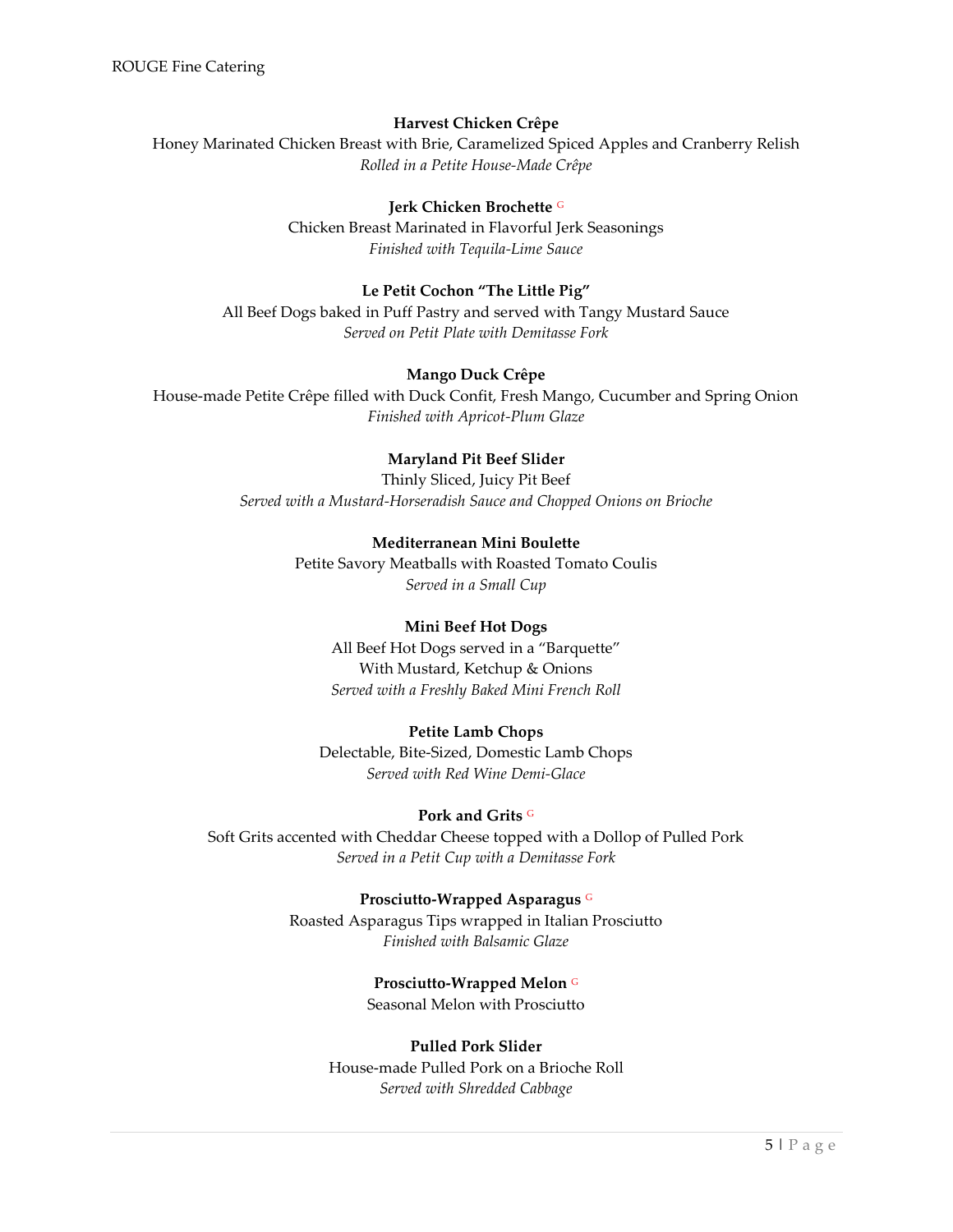# **Seared Chicken and Vegetable Pot Sticker**

Chicken and Vegetable Pot Sticker *Served with Sweet Bourbon-Soy Dipping Sauce*

**Southwest "Cornucopia"** House-made Tortilla filled with Chicken, Cheddar and Cilantro *Served with Avocado Crème*

#### **Southwest Egg Rolls**

Traditional Egg Roll filled with Chicken, Black Beans, Corn and Cheese *Served with Spicy Ranch Dipping Sauce*

# **Vol au Vents** *Crispy Phyllo Shell with Choice of Filling* Bacon, Spinach and Onion *or* Buffalo Chicken and Gorgonzola

#### <span id="page-6-0"></span>*Seafood Hors d 'Oeuvres*

# **Ahi Tuna Tartar**

Ahi Tuna Tartar with Soy, Ginger and Fresh Scallions *Served on an Asian Tear Drop*

#### **Ahi Tuna Wonton**

Peppered Seared Ahi Tuna over Seaweed Salad with Wasabi Cream *Served on a Crispy Wonton*

#### **Bacon-Wrapped Sea Scallops** <sup>G</sup>

Drizzled with Chipotle Hollandaise Sauce *Served on a Petite Skewer*

**Bacon-Shrimp Brochette** <sup>G</sup> Garlic Shrimp Skewer wrapped in Crispy Bacon

> **Chesapeake Baked Oyster** Stuffed with Crab Imperial

**Citrus Sea Scallops** <sup>G</sup> Pan Seared and topped with Pineapple Salsa *Served on an Asian Tear Drop Spoon*

#### **Coconut Shrimp Brochette**

Coconut Shrimp Served on a Skewer *With Mango Coconut Ginger Sauce*

#### **Crab Cake** <sup>G</sup>

Mini Broiled Lump Crab Cake with House Remoulade *Served on White Tear Drop Spoon*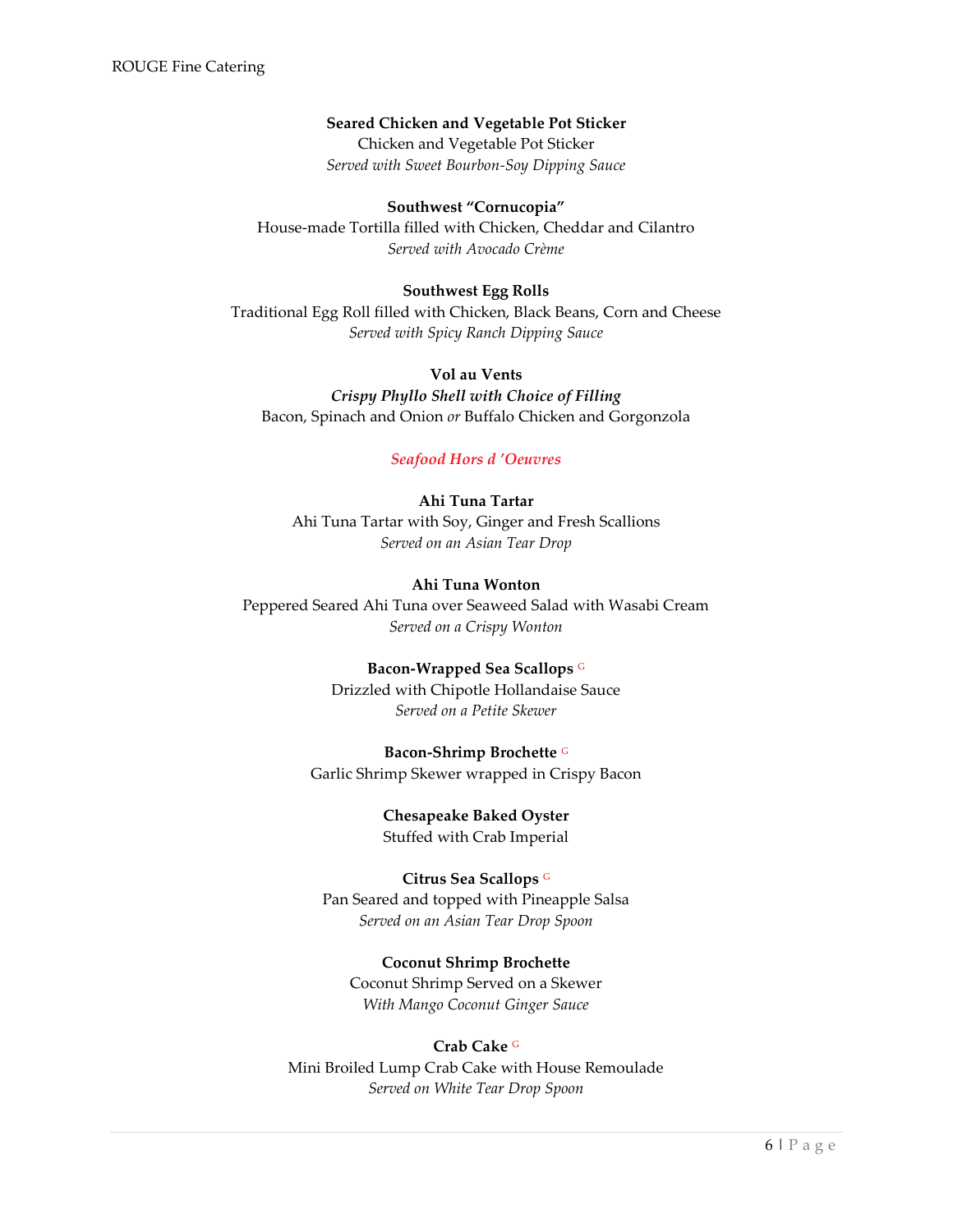# **Crab Fondue Vol au Vents**

Maryland Crab Fondue baked in crispy Phyllo Shell

**Crab Salad** <sup>G</sup> With Grilled Corn Salsa & Spicy Aioli *Severed on a Crispy Wonton*

## **Crevette Provençal** <sup>G</sup>

Citrus-Marinated and Grilled Gambas Shrimp with Thyme *Drizzled with Meyer Lemon and Tuscan Olive Oil Served on a Bamboo Stick*

> **Day Boat Sea Scallops** <sup>G</sup> Lemon Dusted and Speared on Rosemary Sprig *Finished with Meyer Lemon on a Bamboo Skewer*

#### **Gazpacho** G V

Spanish Style Chilled Tomato Soup with Grilled Garlic Tiger Shrimp *Served in Demitasse Cup \*Available without Shrimp*

## **Lobster Mac n' Cheese**

Classic Elbow Macaroni in Creamy White Cheddar Sauce *Garnished with Chunk of Maine Lobster and Served in a Petit Cup with Demitasse Fork*

## **Lump Crab Stuffed Mushroom Cap** <sup>G</sup>

Stuffed with Lump Maryland Crab Cake

## **Oyster Rockefeller**

Freshly Shucked Oyster with Fresh Spinach, Onion, Parsley, Lemon, Tabacsco Sauce and Rock Salt *Served on the Half Shell with Parmesan Cheese and Bread Crumbs*

## **Petite Lobster Roll**

Traditional Lobster Salad *Served on a Mini Roll*

## **Salmon Brochette**

Miso-Glazed Salmon *Topped with Toasted Sesame Seeds*

## **Shrimp and Grits** <sup>G</sup>

Cajun Tiger Shrimp and Cheddar Grits garnished with Fresh Scallions *Served in Petit Cup with Demitasse Fork*

# **Shrimp Brochette** <sup>G</sup>

Grilled Shrimp marinated in Garlic, Citrus and Parsley

## **Shrimp Cocktail** <sup>G</sup>

Jumbo Tiger Shrimp with Classic Cocktail Sauce and Lemon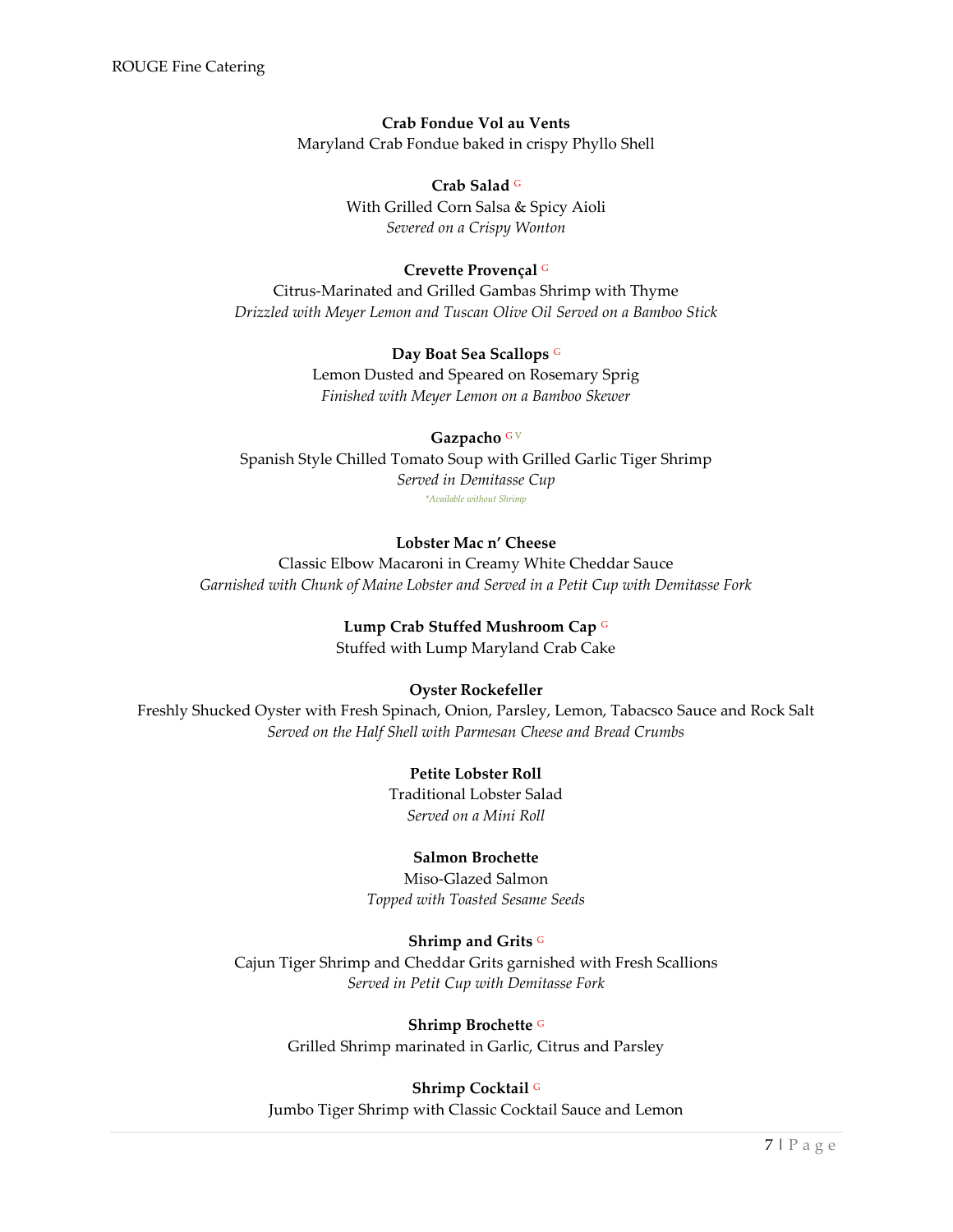# **Smoked Salmon Wrapped Asparagus** <sup>G</sup>

Asparagus Spears wrapped in Smoked Salmon

#### **Smoked Salmon Crêpe**

Petite House-made Crêpe filled with Smoked Salmon Dill Cream Cheese, Capers and Diced Red Onion

#### **Sushi Duo** <sup>G</sup>

Hand-rolled Fresh Tuna Roll & California Roll *Topped with Fresh Ginger*

*Vegetarian Hors d 'Oeuvres*

**Aubergine Roulade** <sup>G</sup> Grilled Eggplant rolled with Herbed Goat's Cheese

#### **Canapés**

# <span id="page-8-0"></span>*House-Baked Bread toasted with Herb-infused Oils with Choice of Toppings* Poached Pear with Sliced Brie Fresh Mozzarella, Tomato, Basil Pesto and Arugula Roasted Butternut Squash with Wild Mushrooms and Sage Artichoke Hearts and Gorgonzola drizzled with Orange-Infused Honey

# **Butternut Squash Hummus**

Sweet Butternut Squash Hummus in a Phyllo Cup *With Candied Pumpkin Seeds* 

## **Corn Vichyssoise** <sup>G</sup>

Fresh Corn, Potato, Leek and Chives Topped with Crème Fraiche *Served Chilled in Demitasse Cup*

# **Cucumber Roll** Hand-rolled Cucumber Roll with White Rice *With a Soy Sauce Drizzle*

# **Deviled Eggs** <sup>G</sup>

Smoked Paprika and Fried Capers

## **Edamame Potsticker** <sup>V</sup>

Crispy Edamame Wonton with a Soy Dipping Sauce and Garnished with Green Onions *Served in a Demitasse Cup*

# **Eggplant Bites**

Crispy Eggplant Bites with Tomato Confit and Spiced Cheese *On a White Tear Drop Spoon*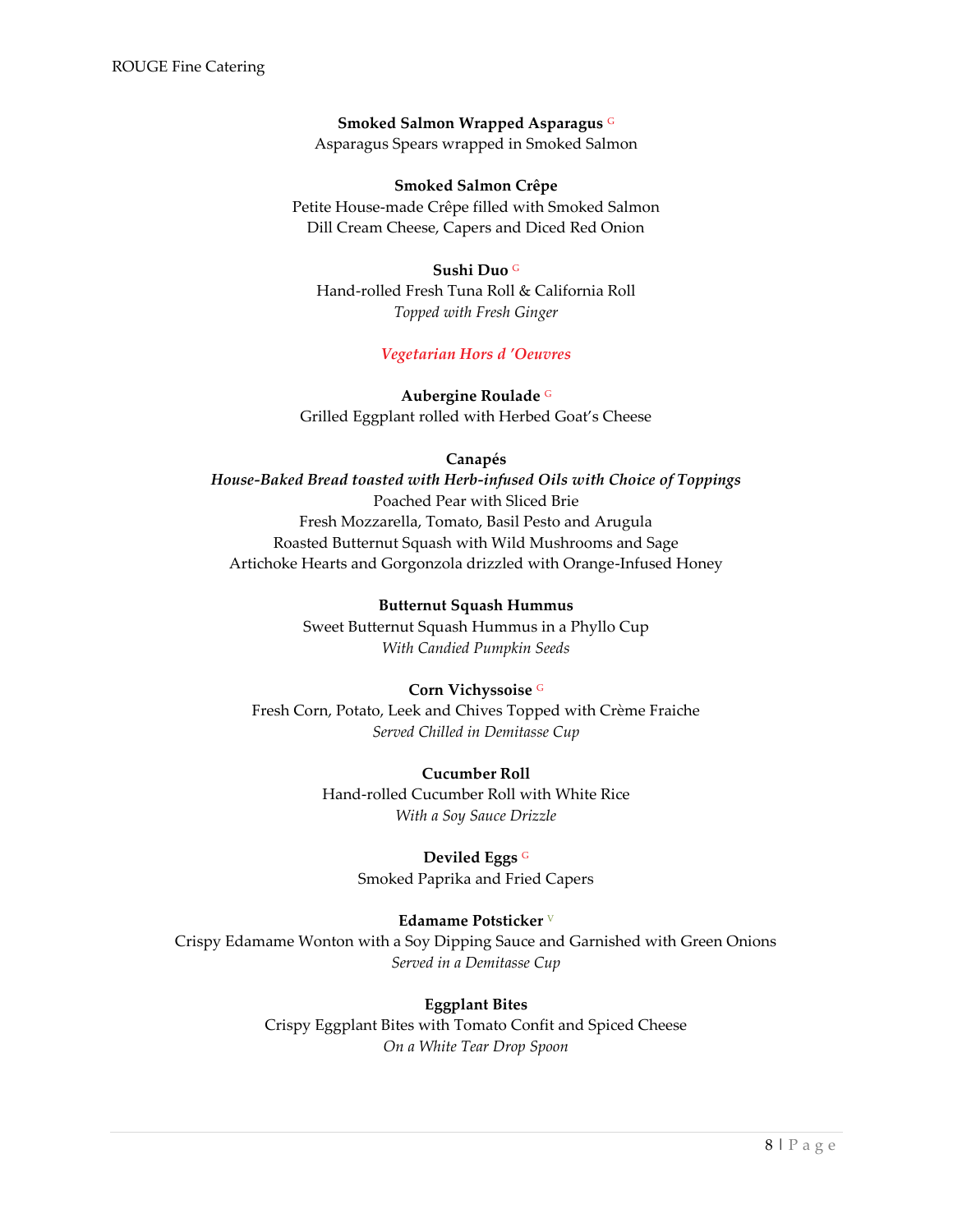#### **French Brie Tartlet**

Tart Shell filled with Creamy French Brie and Brown Sugar *Finished with a Raspberry Coulis*

#### **Fried Macaroni and Cheese**

Crispy Macaroni and Cheese with Tomato-Basil Cream Sauce *Served in a Petit Cup with Demitasse Fork*

#### **Goat Cheese Croquette** Herb Crusted Goat Cheese Topped with Pear-Basil Marmalade

#### **Goat's Cheese Truffles**

Gourmet Cheese Balls rolled in an Assortment of Bacon-Brown Sugar, Dried Cranberry, Everything, and Toasted Coconut *Served on a Crostini with a Honey Dropper*

#### **Goat's Cheese Vol au Vent**

*Crispy Phyllo Shell filled with Firefly Goat's Cheese Cream and Choice of Filling* Brown Sugar-Tomato Brûlée Diced Beets in White Balsamic-Cider Vinaigrette

#### **Hush Puppy** <sup>V</sup>

Sweet Local Corn Fitter with Chipotle-Tomato Aioli *Served in Demitasse Cup and Fork \* Available without Aioli*

#### **Indian Samosa** <sup>V</sup>

Fried Pastry stuffed with Peas, Potatoes and Onions *Served with Mint Raita or Tamarind Chutney \* Available without Sauce*

# **Insalata Caprese Skewer** <sup>G</sup>

Grape Tomatoes, Fresh Mozzarella and Basil *Garnished with Fresh Basil and Extra Virgin Olive Oil*

#### **Mini Vegetable Egg Roll**

Bite-Sized Traditional Egg Roll *Served with Duck Sauce*

#### **Old Bay Pretzel Bite**

Scratch-made Soft Pretzels with an Old Bay Cheddar Cheese Sauce *Served in a Demitasse Cup*

#### **Risotto Cake** <sup>G</sup>

Cubed Risotto Topped with Garlic-Cherry Tomato Compote and Fried Capers *Served on a Petite Plate with Demitasse Fork*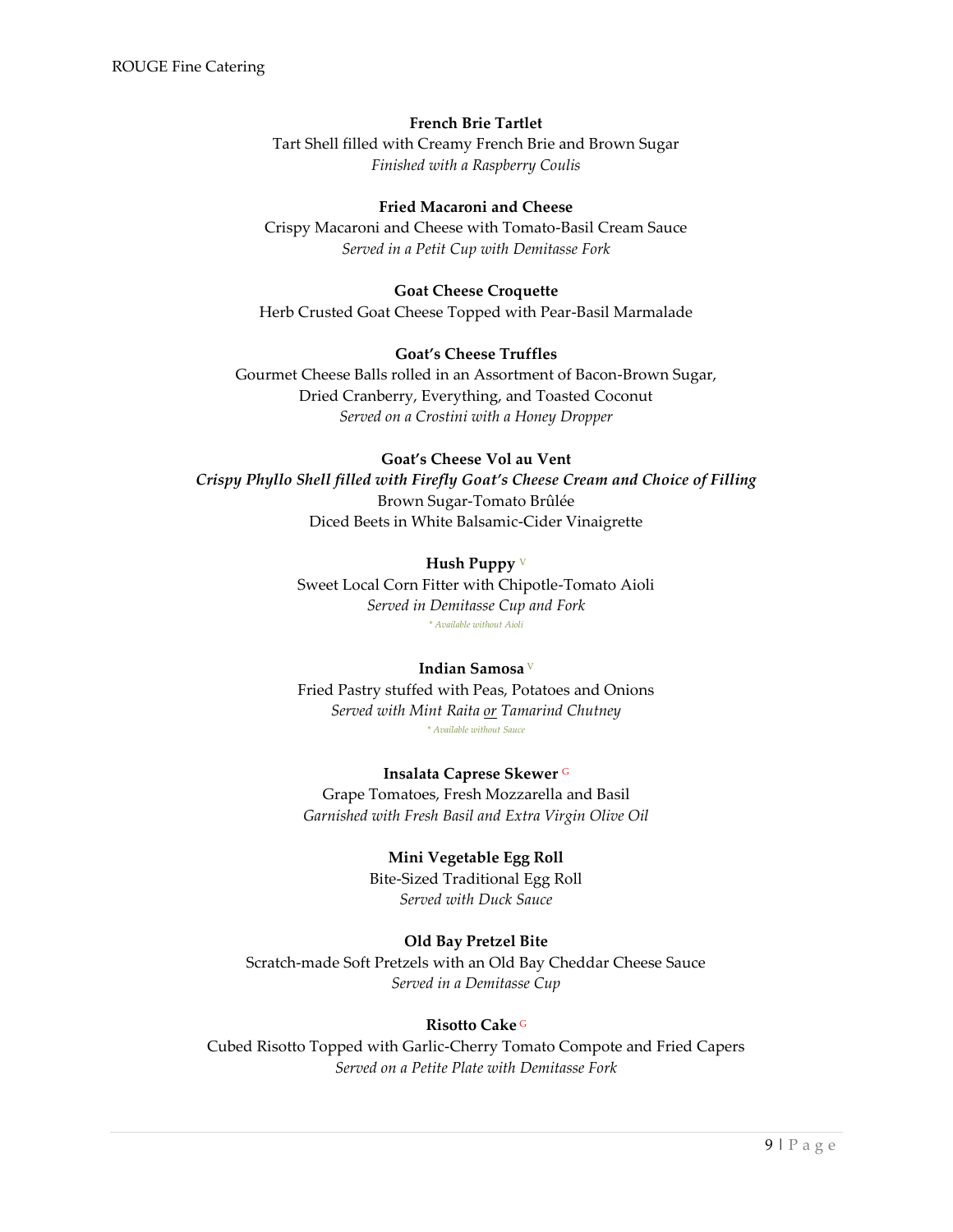#### **Savory Pumpkin Soup** <sup>G</sup> <sup>V</sup>

Garnished with Crème Fraîche and Chives *Served in Demitasse Cup \* Available without Crème Fraîche*

#### **Southwestern Potato Bite GV**

Roasted Fingerling Potato filled with Corn and Black Bean Salad *Garnished with a dollop of Avocado Crème and Chives*

**Spanakopita** Flaky Phyllo Triangles stuffed with Spinach and Feta

**Spiked Fruit Skewers** G V Cantaloupe, Honeydew, Pineapple, and Watermelon *Drizzled with Coconut Rum*

> **Stuffed Dates** <sup>G</sup> Honey Dates stuffed with Goat's Cheese

**Stuffed Cherry Tomatoes** GV Filled with Fresh Herb Hummus and Completed with Balsamic Pearls

> **Stuffed Mushroom Caps** *Mushroom Caps baked with choice of Fillings* Bacon, Bleu Cheese and Caramelized Onion <sup>G</sup> Herbed Goat's Cheese and Roasted Vegetables G Artichoke & Spinach

> > **Sweet Chili Glazed Tofu** <sup>V</sup> Served with Pepadews

**Sweet & Spicy Tofu** <sup>V</sup> Crispy Tofu with Sweet & Spicy Pineapple Gastrique

**Sweet Potato Latkes** <sup>G</sup> Garnished with Sour Cream, Chives and Cranberry Compote *Served on a White Tear Drop Spoon*

**Tomato Velouté** <sup>G</sup> Creamy Tomato-Basil Soup with Parmesan Cheese Tuille *Served in Petit Cup*

**Vegetarian "Cornucopia"** House-made Tortilla Filled with Southwestern Vegetables & Cheddar Cheese *Finished with Avocado Crème*

> **Vol au Vent** Wild Mushroom and Gruyere garnished with Bell Pepper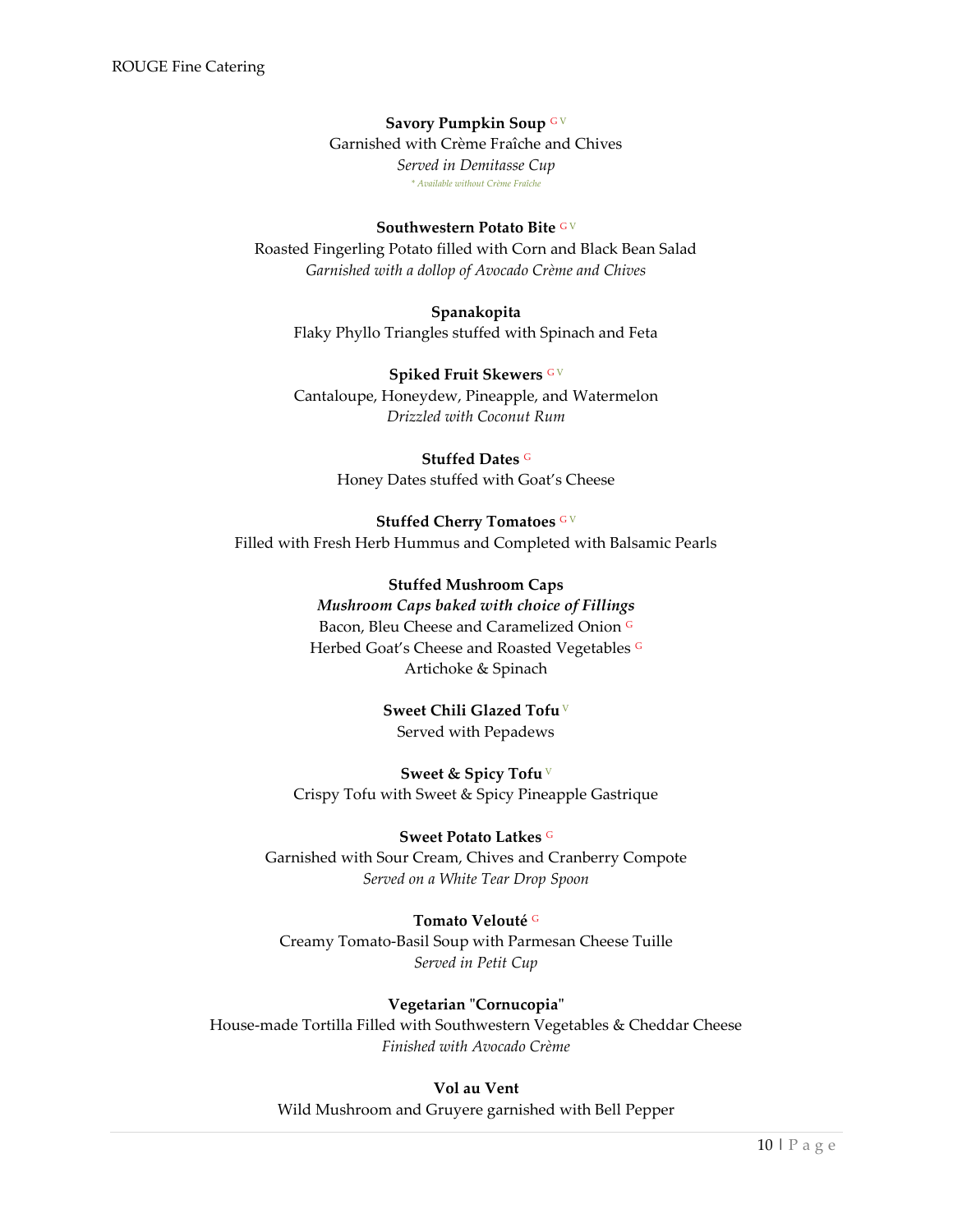#### **Watermelon Skewer** <sup>G</sup>

Cubed Watermelon, Feta, Hearts of Palm and Fresh Mint *Finished with Balsamic Glaze*

#### **GOURMET DIPS**

<span id="page-11-0"></span>*Served with House-Baked French Baguette, Crostini, Pita Chips and Fresh Crudités \* Unless otherwise noted*

> **Buffalo Chicken Dip** <sup>G</sup> Hand-Pulled Chicken, Gourmet Cheeses and Wing Sauce *Served with Tortilla Chips \* Optional Bleu Cheese Addition*

#### **Chilled Asiago and Artichoke Dip** <sup>G</sup>

Asiago Cheese and Artichokes

**Chorizo Dip** <sup>G</sup> Queso Fundito Blended with Ground Chorizo, Roasted Peppers & Cilantro

> **Crab and Artichoke Dip** <sup>G</sup> Lump Crab Meat, Artichoke Hearts and Gourmet Cheeses

**Maryland Crab Fondue** <sup>G</sup> Our upscale version of a Maryland Classic Lump Crab Meat, Sherry, Gourmet Cheeses and Fresh Herbs

#### **Roasted Corn** <sup>G</sup>

Fresh Corn Kernels blended with Monterey Jack and Cheddar Cheese with Fresh Pimentos

**Roasted Red Pepper Dip** <sup>G</sup> Roasted Red Peppers, Gourmet Cheeses and Fresh Herbs

**Spinach and Artichoke Dip** <sup>G</sup> Fresh Spinach, Gourmet Cheeses and Artichoke Hearts

*Also Available:* 

*Hummus Yogurt, Traditional Hummus, French Onion Dip, Herb-Infused Oil and Olive Tapenade*

## **GREEN SALADS**

<span id="page-11-1"></span>*All salads available as "Grab 'n Go" for Cocktail Receptions, Dressed and Served in Individual Ramekins All Green Salads are available Vegan without Cheese/Egg*

**Arugula Salad** <sup>G</sup>

Honey Roasted Butternut Squash, Beets, Aged Parmesan & Pepitas *Served with Raspberry Vinaigrette*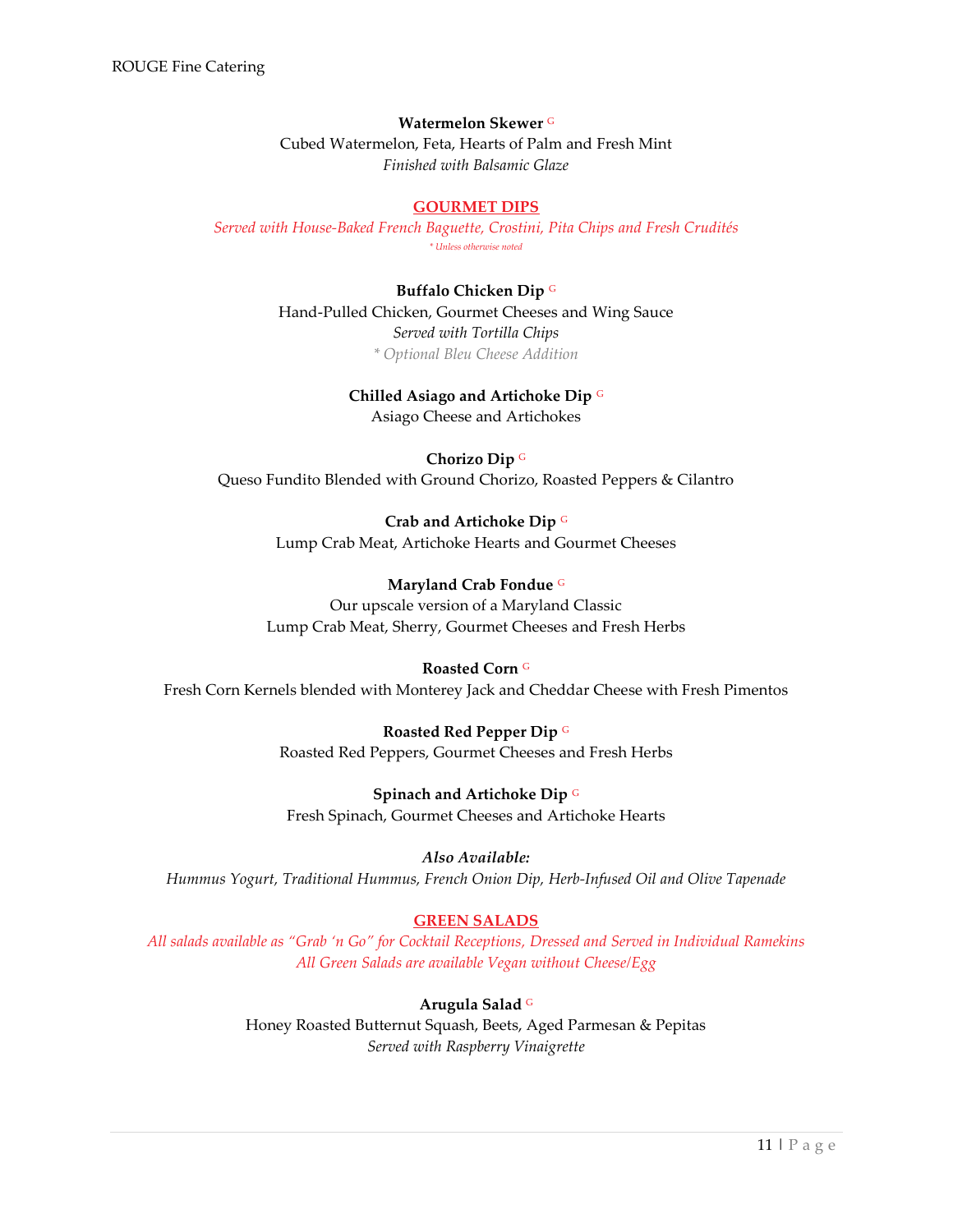#### **Asian Salad**

Mesclun and Romaine Greens topped with Mandarin Oranges, Strawberries and Wonton Crisps *Served with Sesame-Soy Vinaigrette*

#### **Burrata & Heirloom Tomato Salad** <sup>G</sup>

With Arugula, Balsamic Reduction & a Lemon Vinaigrette

#### **Caesar Salad** <sup>G</sup>

Crisp Romaine tossed with House-made Croutons and Shredded Parmesan *Served with Classic Caesar Dressing* \* *Available without Croutons*

#### **Fall Greens Salad** <sup>G</sup>

Mesclun Greens, Honey Dates, Sliced Pear, Goat's Cheese, and Toasted Sunflower Kernels *Served with Maple-Dijon Vinaigrette*

#### **Greek Salad** <sup>G</sup>

Fresh Romaine, Sliced Onions, Tomatoes, Kalamata Olives, Cucumbers, Bell Peppers, and Feta *Served with Greek Dressing*

#### **Harvest Salad** <sup>G</sup>

Mixed Greens topped with Roasted Beets, Gala Apples, Grape Tomatoes and Goat's Cheese *Served with Balsamic Vinaigrette*

#### **House Salad** <sup>G</sup>

Romaine and Mixed Greens topped with Marinated Tomatoes, Cucumbers and Cheese Tuille *Served with Balsamic Vinaigrette*

#### **Insalata Caprese** <sup>G</sup>

Sliced Heirloom Tomatoes & Fresh Mozzarella garnished with Fresh Cut Basil & Extra Virgin Olive Oil

#### **Mesclun Salad** <sup>G</sup>

Fresh Mesclun Greens, Sliced Pear, Dried Cranberries, Gorgonzola, and Candied Pepitas *Served with Balsamic Vinaigrette*

#### **Rouge Salad** <sup>G</sup>

Fresh Romaine topped with Carrots, Avocado, Tomatoes, Cucumbers, Smoked Gouda and Spring Onions *Served with Balsamic Vinaigrette*

#### **Strawberry and Goat's Cheese Salad** <sup>G</sup>

Mesclun and Romaine Greens topped with Fresh Strawberries, Goat's Cheese, and Candied Sunflower Kernels *Served with Raspberry Vinaigrette*

# **Summer Salad**

Mixed Greens with Fresh Blueberries and Mango tossed in a Lemon Vinaigrette *Garnished with Goat's Cheese and Seasoned Toast Points*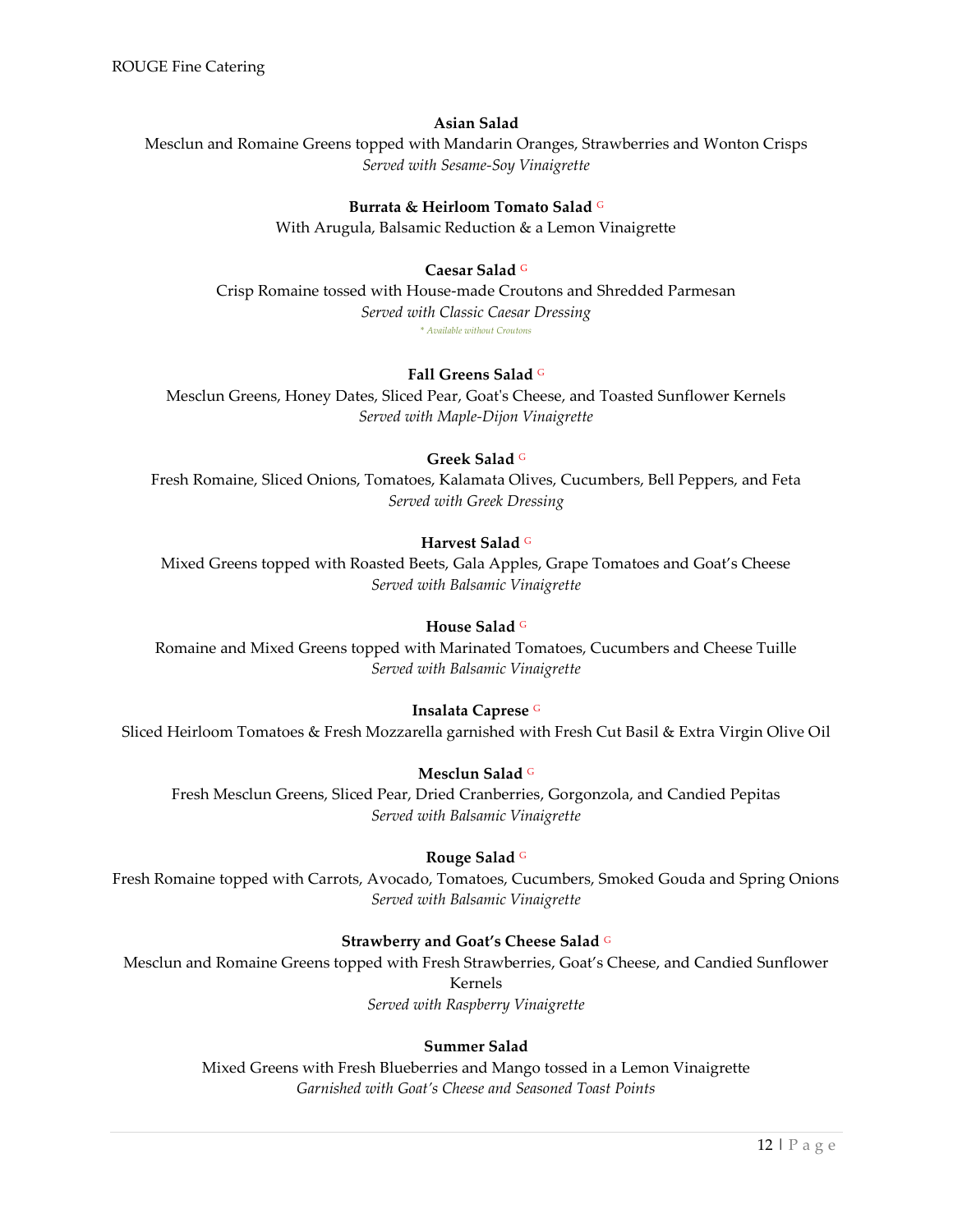#### **Taco Salad** <sup>G</sup>

Mixed Greens topped with Shredded Cheese, Pico de Gallo Cucumbers, Avocado, Jalapeños and Tortilla Chips *Served with Ranch Dressing*

#### **Tropical Salad** <sup>G</sup>

Mesclun and Romaine Greens topped with Mandarin Oranges Blackberries, Strawberries, Mango and Gorgonzola *Served with Raspberry Vinaigrette*

#### **Watermelon Salad** <sup>G</sup>

<span id="page-13-0"></span>Thinly Sliced Cucumbers, Red Onion, Feta Cheese, Over Arugula *Drizzled with a Lime Vinaigrette*

#### **SOUPS**

*Please Inquire about other Soup Options*

**Cauliflower Lentil** <sup>V</sup> **Cream of Crab Gazpacho** <sup>G</sup> **Maryland Crab Soup** <sup>G</sup> **New England Clam Chowder Pumpkin and Apple Bisque** <sup>G</sup>

#### **BREADS**

**Brazilian Cheese Bread** <sup>G</sup>

<span id="page-13-1"></span>Pão de Queijo is a Traditional Brazilian Cheese Bread that is baked using Tapioca Flour *House-made and Gluten-Free*

# **Challah Bread**

Ceremonial loaf for cutting during the HaMotzi *For ceremonial purposes only, will not be served to each guest*

#### **Country Corn Bread**

Golden and Buttery Sweet Southern Style Cornbread *Served warm with Sweet Cream Whipped Butter*

#### **Garlic Bread**

Our Sliced French Baguette spread with Garlic Butter and Toasted to Perfection

## **Middle Eastern Pita**

House-made Middle Eastern Pita Bread halved and served warm *Accompanied by Tzatziki and Hummus on the side*

#### **Mini House-made Rolls**

Fresh, Buttery, House-made Dinner Rolls – served with Butter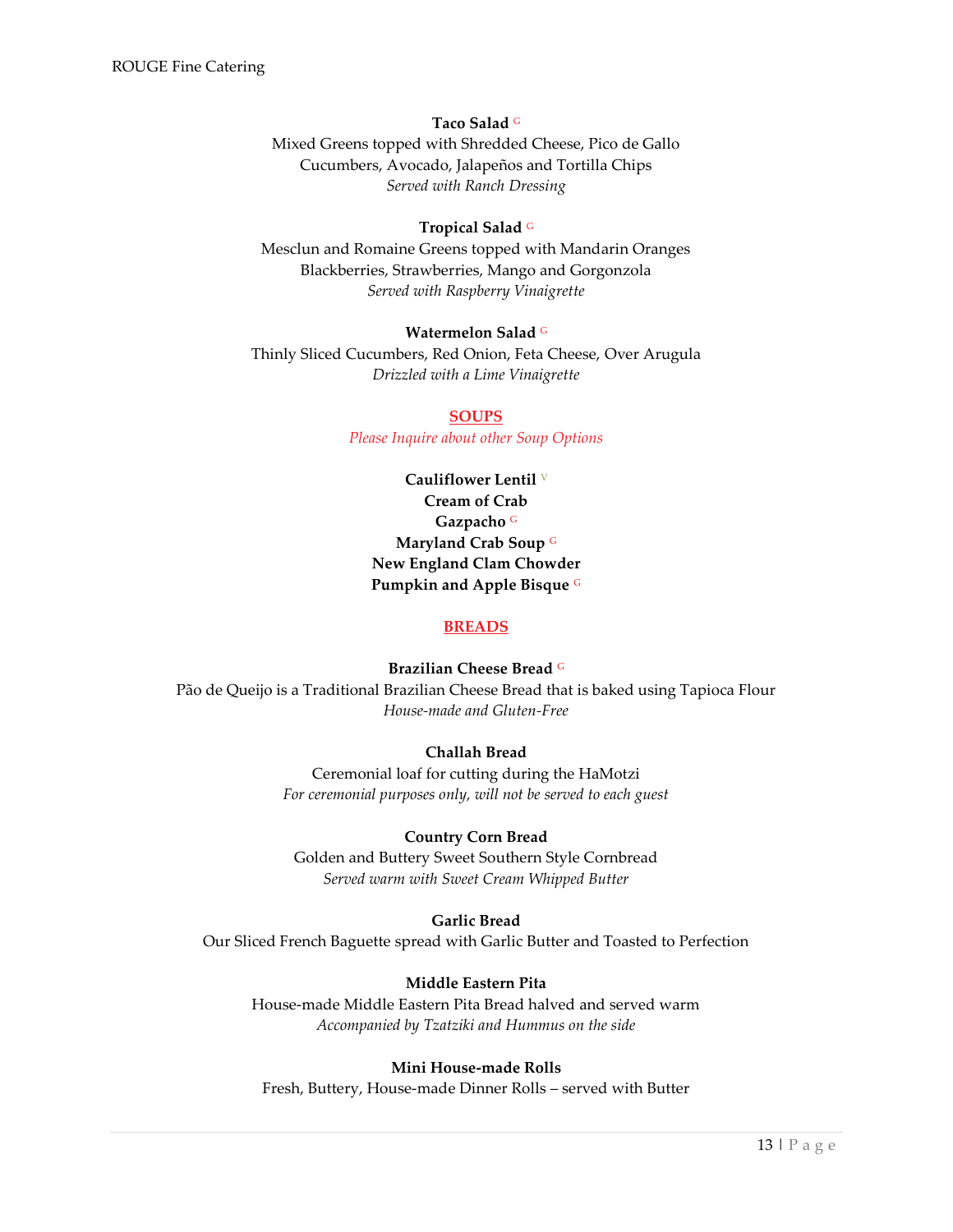#### **Sliced Cornbread**

Sweet & Buttery, Southern-Style Cornbread *Served with Sweet Cream Whipped Butter*

#### **Naan**

<span id="page-14-0"></span>Traditional Indian bread served warm with Crispy Edges

#### **CHEF-MANNED STATIONS**

#### **Balsamic Flank Steak** <sup>G</sup>

Marinated Steak in Balsamic Vinaigrette Topped with Tomato Relish *Served with Chimichurri Sauce on the side*

#### **Cedar Plank Salmon**

Whole Salmon Oven-Roasted on a Cedar Plank *Served with an Avocado Crème Sauce on the side*

#### **Flank Steak Marsala** <sup>G</sup>

Tender and Juicy Flank Steak *Served with Creamy Mushroom Marsala Sauce on the side*

#### **Italian Pork Tenderloin** <sup>G</sup>

Oven-Roasted and marinated in Classic Italian Seasonings *Served with Tomato Fondue on the side*

#### **Oven-Roasted Beef Tenderloin**

Whole Filet marinated with a House Herb Blend, Rosemary, Garlic and Soy Sauce *Served with a Dipping Sauce Duo: Red Wine Demi-Glace and Mustard-Horseradish*

#### **Paella Valenciana** <sup>G</sup>

Elegantly served in an authentic Spanish Paella Pan – a Breathtaking Presentation! Saffron-Scented Rice topped with a Bounty of Fresh Shrimp, Scallops, Calamari, Chicken, Chorizo Sausage & Mussels *Mixed with Bell Peppers and Green Peas*

#### **Pit Style Rib Eye** *(G)*

Carved Juicy and Flavorful that has been minimally seasoned and grilled over a live fire *With Old Bay Peppercorn and Natty Boh Mustard Sauce on the side*

#### **Prime Rib**

Served Medium and Roasted with Garlic, Rosemary and Whole Grain Mustard *Served with Red Wine Demi-Glace on the side*

#### **Rack of Lamb**

Classically Frenched *Served with Red Wine Demi-Glace on the side*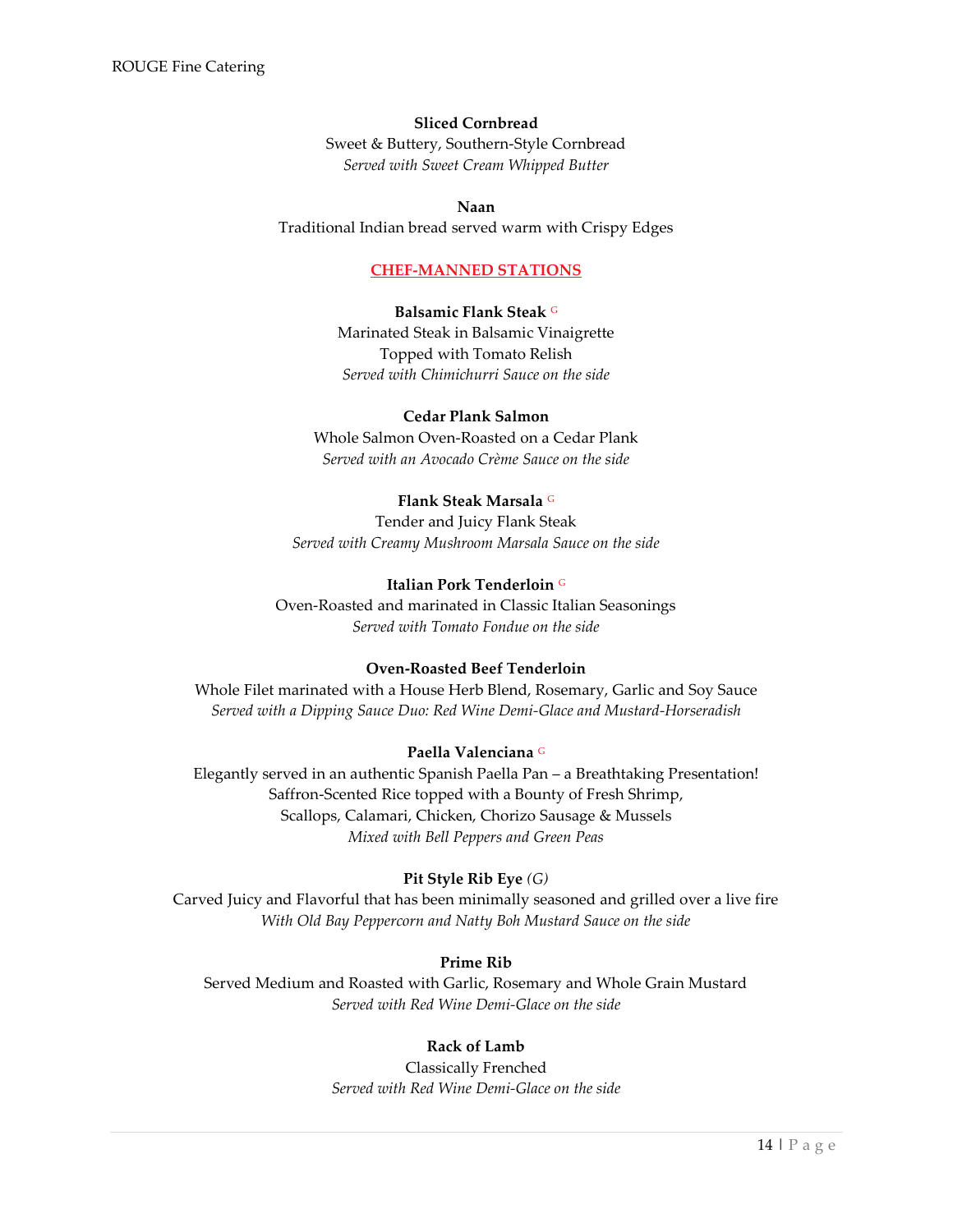#### **Maryland Rockfish Filet** <sup>G</sup>

Local Maryland Rockfish roasted with Bright Citrus and Fresh Herbs With Toasted Fennel and Orange Zest *Finished with Broiled Meyer Lemon Sauce on the side*

#### **Tandoori Rockfish** <sup>G</sup>

<span id="page-15-0"></span>Whole Local Rockfish Filet seasoned with Tandoori Spices, Yogurt and Fresh Ginger

#### **Turkey Breast** <sup>G</sup>

Oven-Roasted Whole Turkey Breast *Served with a Pink Peppercorn Sauce on the side* \* *Available without Sauce*

#### **STATION-STYLE ENTREES & ACCOMPANIMENTS**

#### **Bourbon Chicken**

Served in Classic Sweet Sauce over Paella Rice *Served in a Rocks Glass*

## **Brochette Trio**

Marinated Beef Tenderloin drizzled with Chimichurri Sauce Grilled Chicken accented with Citrus Sauce and Chives Garlic Shrimp served with Tequila-Lime Sauce

#### **Build-Your-Own Burrito Bowl**

Steak Adobo, Chipotle Chicken, and Chili-Glazed Tofu

*Accompanied by:*

*Cilantro-Lime Rice, Corn & Black Beans, Shredded Cheese, Chipotle-Lime Sour Cream, Fresh Pico De Gallo, Avocado Cream, Tortilla Strips, and ROUGE Hot Sauce*

#### **Cajun Shrimp and Grits** <sup>G</sup>

Blackened Tiger Shrimp, sautéed with Smoked Bacon, Diced Peppers and Onions Served over Stone-Ground Cheddar Grits

#### **Côtelette D'agneau** <sup>G</sup>

Roasted Rack of Lamb with Rosemary and Garlic over puree of Cauliflower And Drizzled with a Barolo Red Wine sauce *Served in a Mini Martini Glass*

#### **Create-Your-Own Fajita Bar**

Choice of Carnitas, Cilantro Lime Shrimp, Grilled Flank Steak, or Blackened Chicken *Served with Tortillas and help yourself toppings Paella Rice, Peppers and Onions, Pico de Gallo, Corn and Bean Salad, Salsa Verde, Sour Cream, Shredded Cheese* 

*and ROUGE Hot Sauce*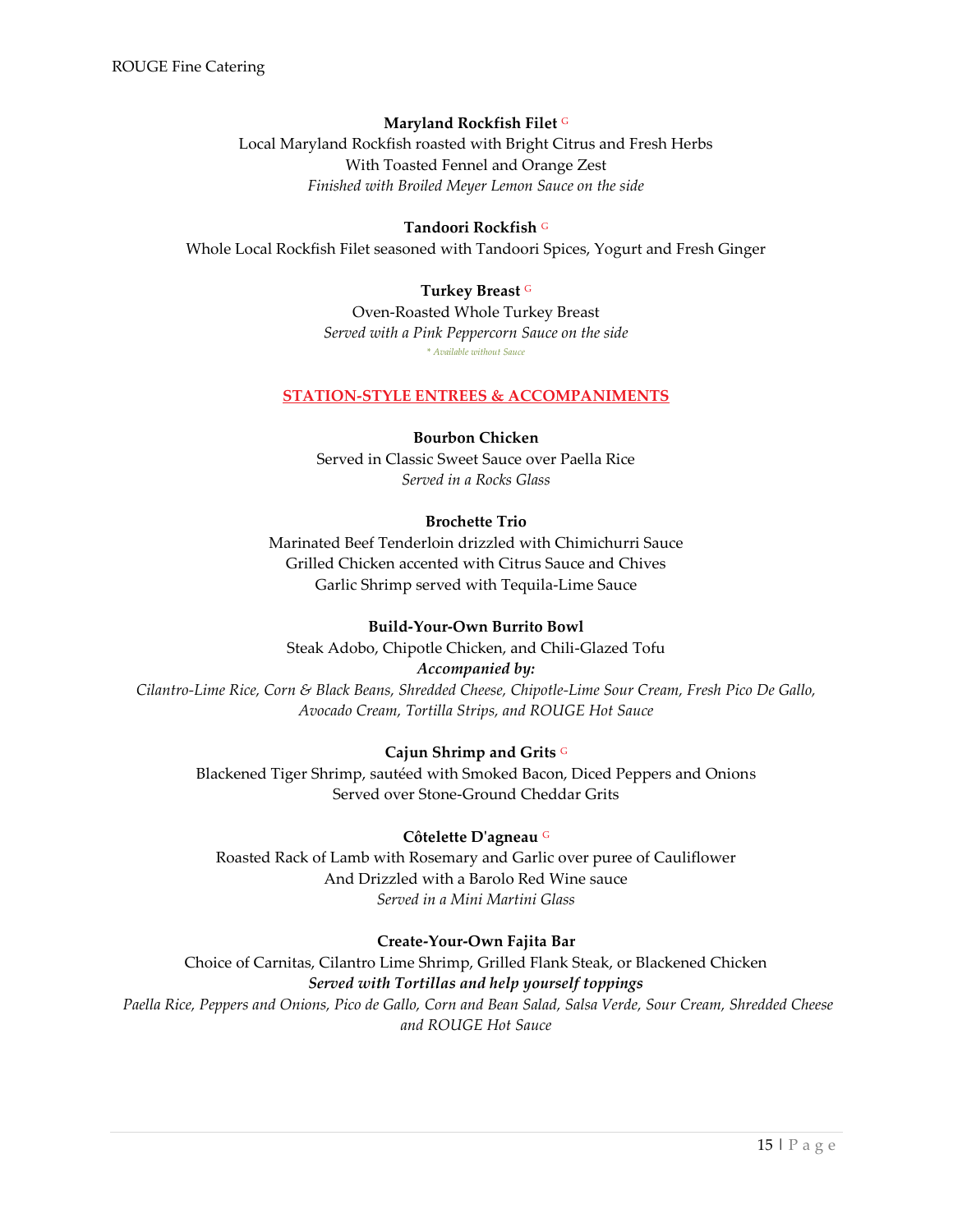**French Fry Bar** Trio of Scratch-made Fries *Belgian Frites Sweet Potato Tots Zucchini Fries*

*Accompanied by Gourmet Dipping Sauces and Toppings Old Bay, Apple Cider Vinegar, Smoked Ketchup, Creamy Sriracha, Honey Mustard and Truffle Aioli*

#### **Garlic Shrimp** <sup>G</sup>

Tiger Shrimp marinated in Citrus, Garlic and Parsley Served over Saffron-Infused Rice tossed with Diced Spring Vegetables *Drizzled with a Pesto Cream Sauce*

#### **General Tso's Duo**

*General Tso's Chicken & General Tso's Tofu* Each served over White Rice *Served 'Grab n Go' style*

#### **Glazed Salmon**

With Butternut Squash Salsa & Creamy Couscous *Served in a Rocks Glass*

#### **Hot Dog Bar**

All-Beef Kosher Dogs served in Hot Dog Buns *Select your Accompaniments:* Brown Mustard, Black Bean and Beef Chili, Cheddar Cheese Sauce, Chopped Onions, Cole Slaw, Dill Relish, Ketchup, Sauerkraut, and Yellow Mustard

#### **House-made Chili Bar**

A Duo of Vegetarian and Classic Beef Chili *Help-yourself topping: Black Olives, Chives, Hot Sauce, Jalapeño Peppers, Salsa, Shredded Cheese, and Sour Cream*

#### **Indian Brochette Trio**

*Chicken Vindaloo Skewer Marinated and Grilled Chicken Accented with Spicy Vindaloo Sauce Seekh Kabab Ground Lamb with Indian Spices Served with a Mint-Yogurt Sauce on the Side Shrimp Tikka Skewer Grilled Shrimp marinated in Paprika, Yogurt, Fresh Herbs and Spices Served with a Light Curry Sauce*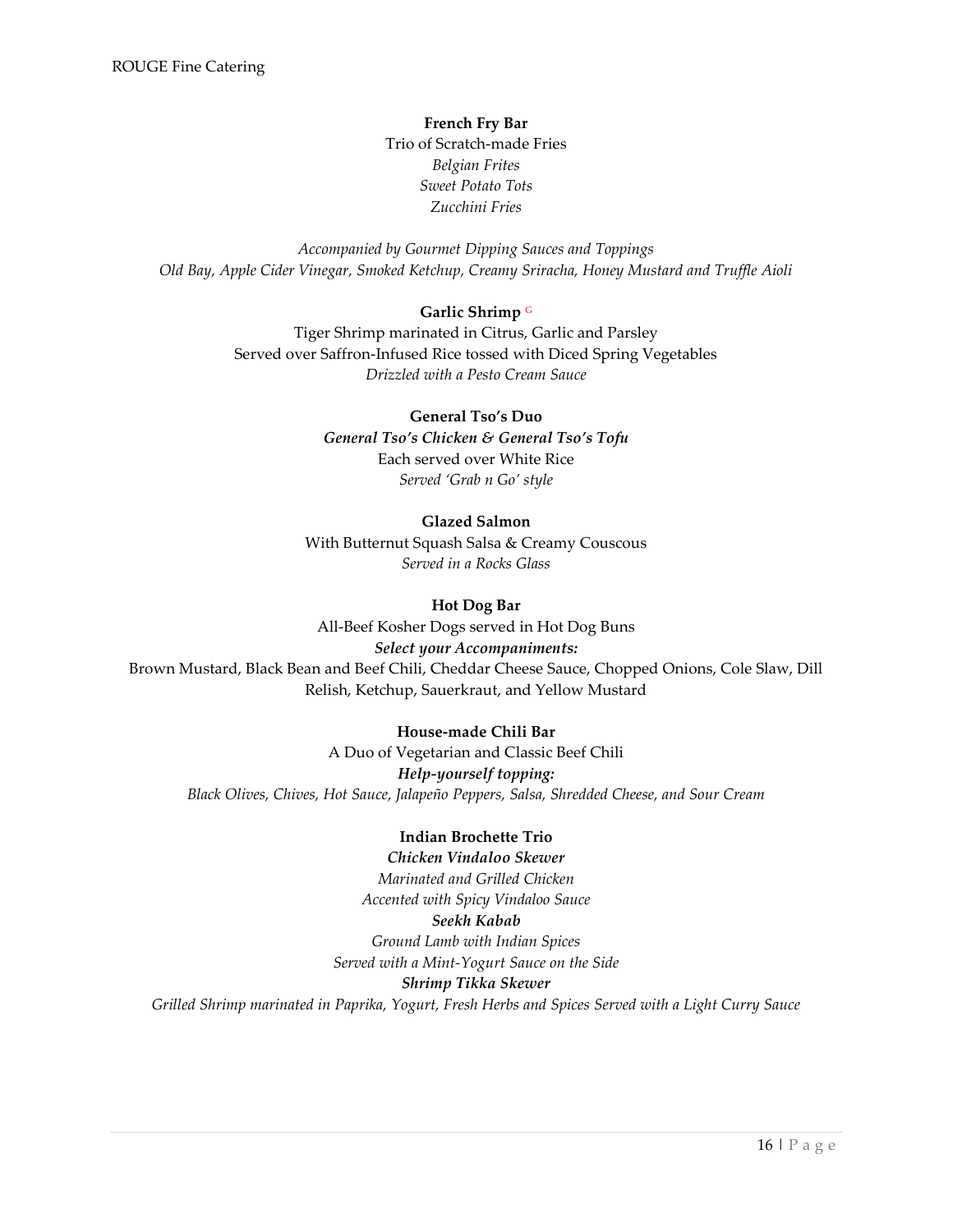# **Latin Station**

*Carne Asada*

*Seasoned and Grilled Beef with Fresh Lime Juice Served with a Classic Pico de Gallo, Fresh Guacamole, and Fresh Corn Tortillas Accompanied by Fried Plantains Freshly Sliced Plantains Sautéed and Caramelized to Sweet Perfection*

# **Mango Salmon**

Sesame-Soy Glazed Atlantic Salmon Filet served over Jasmine Rice Finished with Fresh Mango Salsa *Served in a Rocks Glass*

## **Maryland Rockfish Filet** <sup>G</sup>

Rockfish roasted with Bright Citrus and Fresh Herbs *Served over Wilted Spinach infused with Toasted Fennel & Orange Zest Finished with Broiled Meyer Lemon*

## **Mashed Potato Bar** <sup>G</sup>

Classic, Whipped Mashed Potatoes accompanied by Cheddar Cheese, Broccoli Florets, Bacon Bits, Chives, Roasted Garlic Butter and Sour Cream

# **Mediterranean Mini Boulettes**

Petite Savory Meatballs *Served with a Roasted Tomato Coulis*

## **Mediterranean Station** <sup>G</sup>

Greek Chicken Kebab with Tzatziki over Basmati Rice *Accompanied by Baba Ganoush, Hummus, and Tomato and Shepard's Salad*

# **Nacho Station** <sup>G</sup>

House-made Tortilla Chips served Grab & Go Style *Help Yourself Toppings to Include: Guacamole, Sour Cream, Queso Fundido, Pico de Gallo, Mango Salsa, Corn & Black Bean Salad, Black Olives, Sliced Jalapenos & Buffalo Chicken Dip* 

## **Pasta Bar**

Duo of Penne Pesto and Bowtie Marinara

## *Help your-self toppings*

*Grated Parmigiano Reggiano, Fresh Mozzarella, Asparagus, Artichokes, Marinated Mushrooms, Black Olives, and Sundried Tomatoes*

*Premium toppings available*

# **Petit Filet Mignon** <sup>G</sup>

Crusted with Seasoning and Served Medium Rare over Cauliflower Purée and Madeira Sauce *Served on a Small White Plate*

## **Petite Shepard's Pie**

Flaky Pie Crust filled with Seasoned Prime Ground Beef with Peas and Carrots *Topped with Cheddar Whipped Potatoes*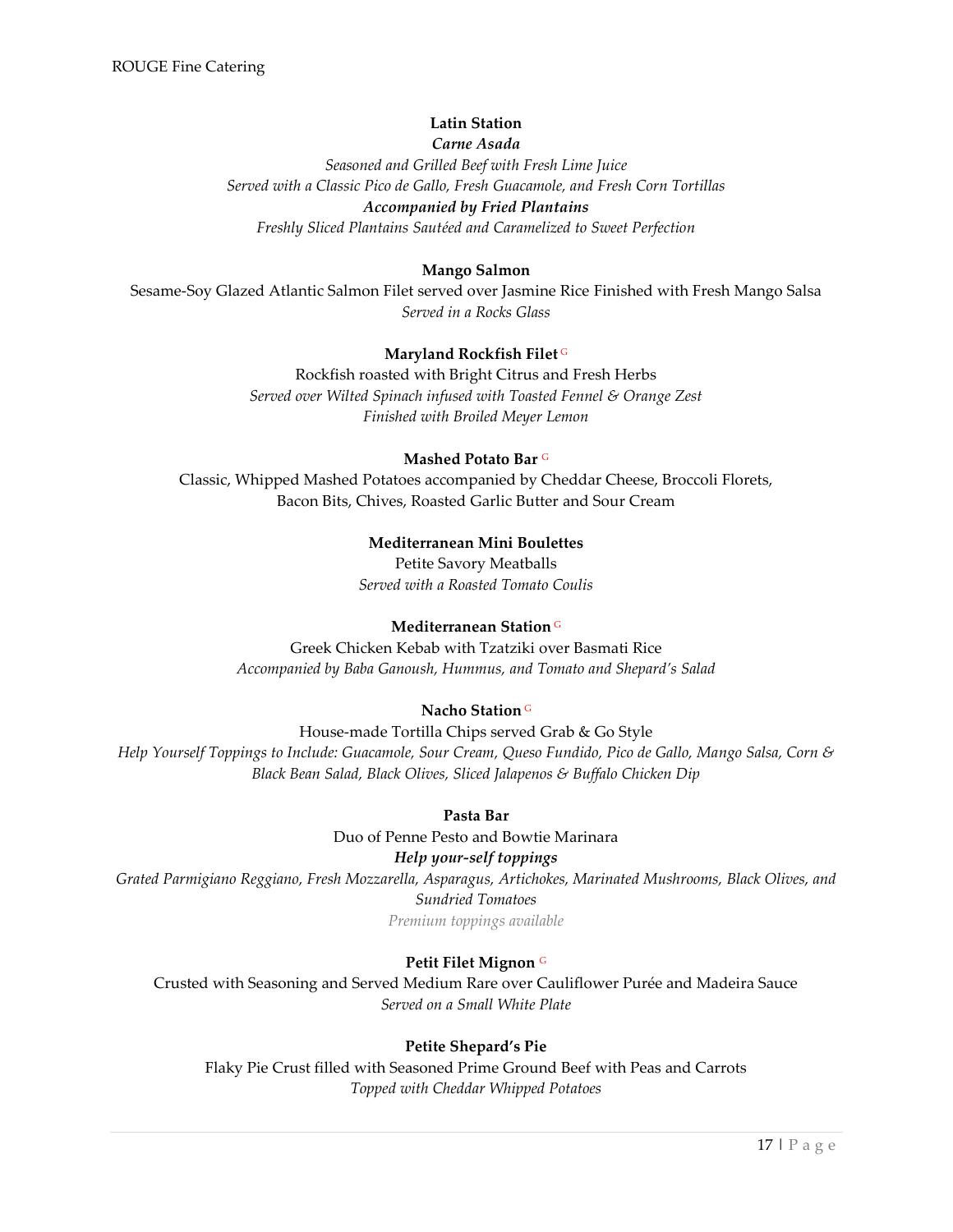#### **Pulled Pork n' Grits**

Soft Grits with Cheddar Cheese topped with a dollop of Pulled Pork *Served in a Rocks Glass*

#### **Short Ribs and Mashed Potatoes**

Boneless Beef Short Ribs with Red Wine Demi-Glace over Mashed Potatoes Topped with Cherry Tomato and Crispy Onions *Served in Rocks Glass*

#### **Taco Station**

A Duo of pre-made Soft Tacos *Fried Rockfish* Garnished with Shredded Cabbage, Spring Onion and Cilantro Finished with a drizzle of Cream *Ground Beef* Seasoned with Mexican Spices Finished with Pico de Gallo, Shredded Lettuce, and Cheese *Mexican Trio* Fresh Guacamole, Salsa and Chipotle-Lime Sour Cream Served with house-made Corn Tortilla Chips

# **Tandoori Chicken**

White Meat Chicken grilled with Indian Spices and Tomatoes *Served with Grilled Peppers and Onions over Basmati Rice Accompanied by Warm Pita Triangles and House Raita*

#### **Turkey Breast**

Oven-Roasted Turkey Breast over Sweet Potato Purée with our Signature Pink Peppercorn Sauce *Garnished with Fresh Chives and Served in a Rocks Glass*

#### **Wild Mushroom Risotto** <sup>G</sup>

Arborio Rice sautéed with Spring Peas, Wild Mushrooms and a Creamy White Wine Sauce *Finished with Parmigiano Reggiano and Lemon Zest*

### **COMPOSED ENTRÉES**

<span id="page-18-0"></span>*Our team of Executive Chefs blended their culinary knowledge to design these stylish entrees that will certainly impress your guests with their unique presentation.*

**Broiled Maryland Crab Cake** <sup>G</sup>

Jumbo Lump Crab Cake Stacked on a Sweet Potato Galette and Grilled Asparagus *Finished with a Citrus Remoulade*

#### **Chesapeake Roulade** <sup>G</sup>

Chicken Roulade stuffed with Jumbo Lump Crab Meat and Baby Spinach Mounted on a Golden Potato Pave Round and Roasted Asparagus *Drizzled with a Classic Hollandaise Sauce*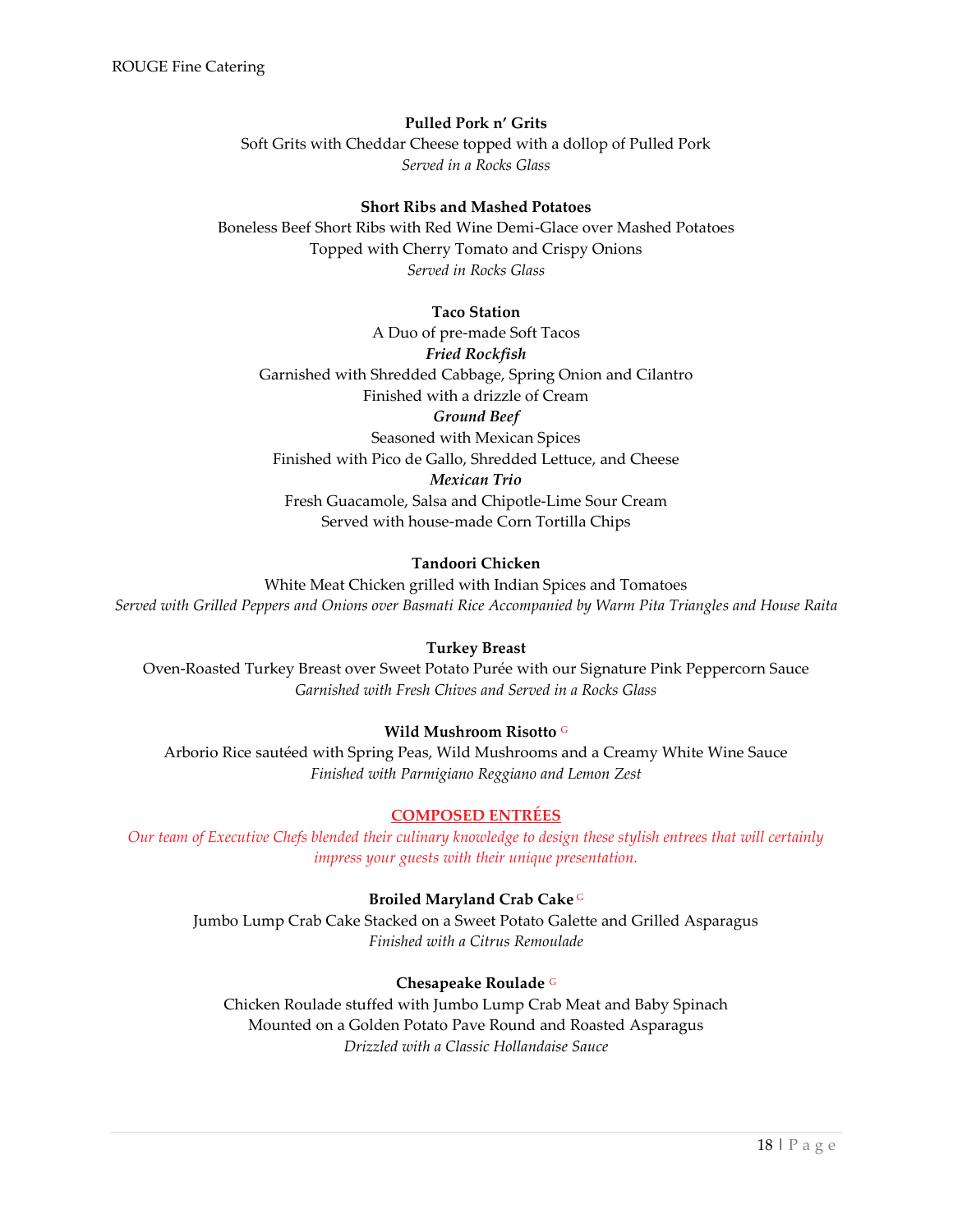#### **Eggplant Tower** G V

Grilled Honey Eggplant and Tomato Compote with Fresh Mozzarella Mounted on a House-made Polenta Cake Accompanied with Roasted Asparagus *\* Available without Mozzarella*

#### **Filet Mignon** <sup>G</sup>

Pan-Seared Filet Mignon in a House Blend of Seasonings On top of Truffle Oil Infused Mashed Potatoes and Mushroom Fricassee *Finished with Madeira Demi-Glace*

#### **Italian Rockfish** <sup>G</sup>

Oven Roasted Maryland Rockfish seasoned with Smoked Paprika, Garlic and Lime Juice Wrapped with Italian Prosciutto over a Crispy Risotto Cake and served with Artichoke & Peppers *Finished with a Garlic Butter Sauce*

#### **Maple Brined Chicken** <sup>G</sup>

Maple-brined Frenched Chicken Breast over Garlic Mashed Potatoes and Roasted Malibu Carrots *Finished with Pear Chutney*

#### **Mango Salmon**

Sesame-Soy Glazed Atlantic Salmon Filet served over Wilted Baby Spinach Mounted on a Yukon Golden Potato Pave *Finished with Fresh Mango Salsa*

#### **Maryland Rockfish** <sup>G</sup>

Local Rockfish Oven-Roasted on top of a Golden Potato Pavé and Wilted Baby Spinach *Finished with Pineapple Salsa*

#### **Mediterranean Halibut** <sup>G</sup>

With Grilled Asparagus Tips, Tomato Saffron Coulis & a Chickpea & Potato Puree

#### **Oven Roasted Shrimp** <sup>G</sup>

Jumbo Citrus-Garlic Marinated Shrimp over blistered Cherry Tomatoes With a Crispy Risotto Cake with Haricot Verts *Finished with Panko Herb Crust and an Old Bay Cream Sauce*

# **Provençal Beef Short Ribs**

Slowly Braised Boneless Beef Short Ribs infused with Fresh Plum Tomatoes Basil, Rosemary, Thyme and Aromatics mounted on Whipped House-made Mashed Potatoes with Mushroom Fricassee *Finished with a Red Wine Demi-Glace*

#### **Provençal Beef Short Ribs with Polenta**

Proven**ç**al-style, Braised Boneless Beef Short Ribs Mounted on a Fried Polenta Cake with Sautéed Asparagus Tips *Finished with a Red Wine Demi-Glace*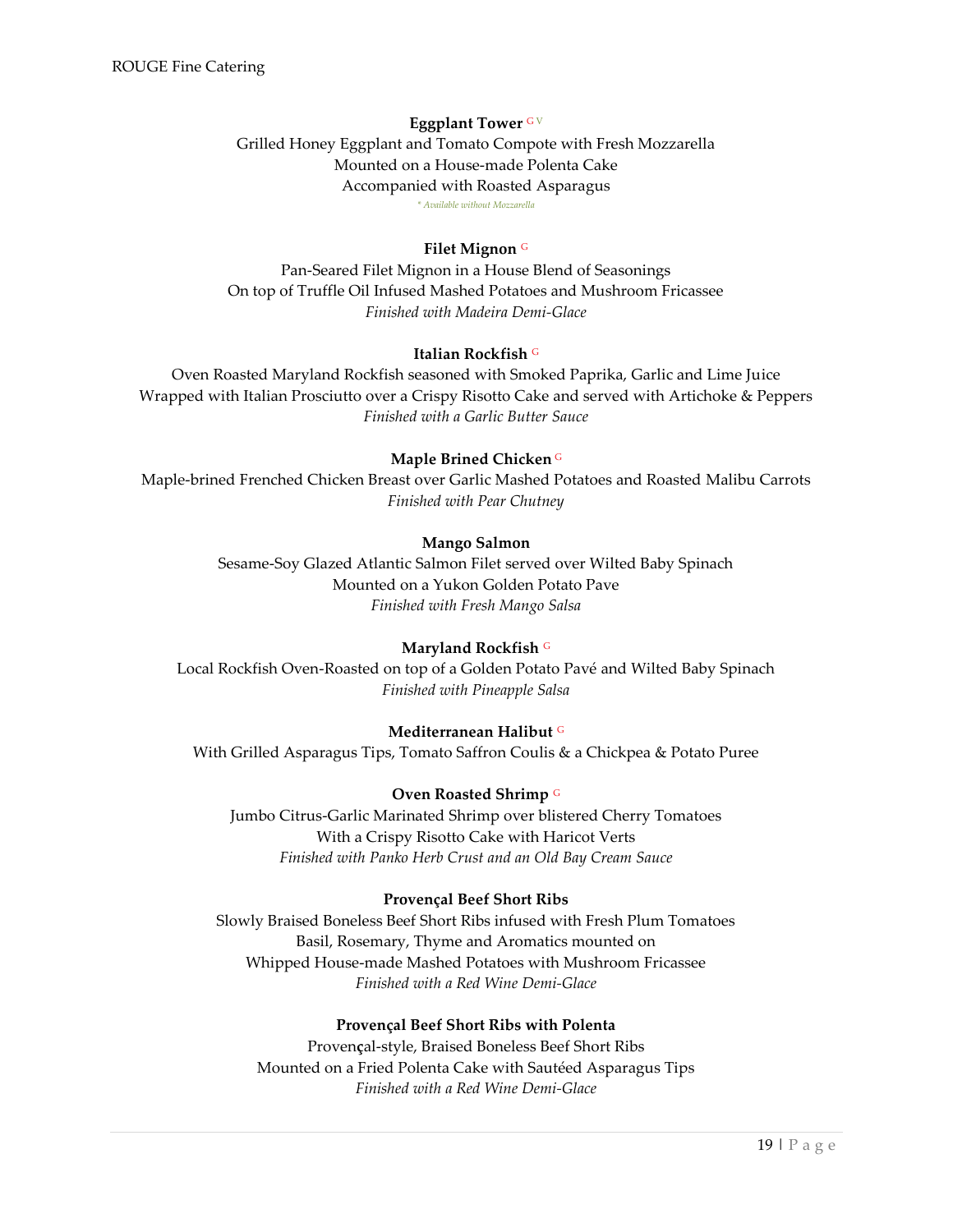# **Red Wine Lamb Chops**

Oven-Roasted Lamb Chops with a Cauliflower Puree and Lyonnaise Potatoes *Served with a Red Wine Demi-Glace*

# **Rib Eye Steak**

Flavorful, Oven-Roasted Rib Eye Steak with Grilled Yukon Gold Potato Wedges and Steamed Broccolini *Served with a Whole Grain Mustard Au Jus*

#### **Sundried Tomato Chicken Breast** <sup>G</sup>

Chicken Breast Rubbed with Sundried Tomato Pesto, Wrapped in Prosciutto over Parmesan Risotto Cake with Basil Cream Sauce & Roasted Asparagus

#### **Tuscan Airline Chicken**

Pan-Seared Chicken Breast over Cheddar Garlic Mashed Potatoes and Maple Glazed Malibu Carrots *Finished with a Tuscan Sauce*

#### **Vegan Stuffed Tomato** <sup>G</sup>

<span id="page-20-0"></span>Corn and Black Bean Quinoa stuffed Roma Tomato Cup over Black Bean Puree *Finished with Sliced Avocado*

# **ENTRÉES**

## *Poultry*

## **Artichoke & Chicken Roulade**

<span id="page-20-1"></span>Italian Marinated Chicken Stuffed with Artichoke Hearts & Sundried Tomatoes *Drizzled with White Wine Sauce*

#### **Barbeque Chicken** <sup>G</sup>

Pulled Chicken served in our House-made BBQ Sauce

#### **Boneless Chicken Cacciatore** <sup>G</sup>

Boneless Chicken simmered in a Velvety Tomato Sauce, with Peppers, Onions and White Wine

**Bourbon Chicken** A New Orleans Favorite, Sweet and Tender

#### **Buffalo Chicken** <sup>G</sup>

Pulled Chicken drenched in our own Hot Spices

## **Chesapeake Chicken**

Grilled Chicken Breast topped with Jumbo Lump Crab, Sherry, Gourmet Cheese and Old Bay *Topped with Maryland Crab Fondue and Fresh Chives*

#### **Chicken Française** <sup>G</sup>

Tender Chicken Scaloppini sautéed in White Wine and Lemon Sauce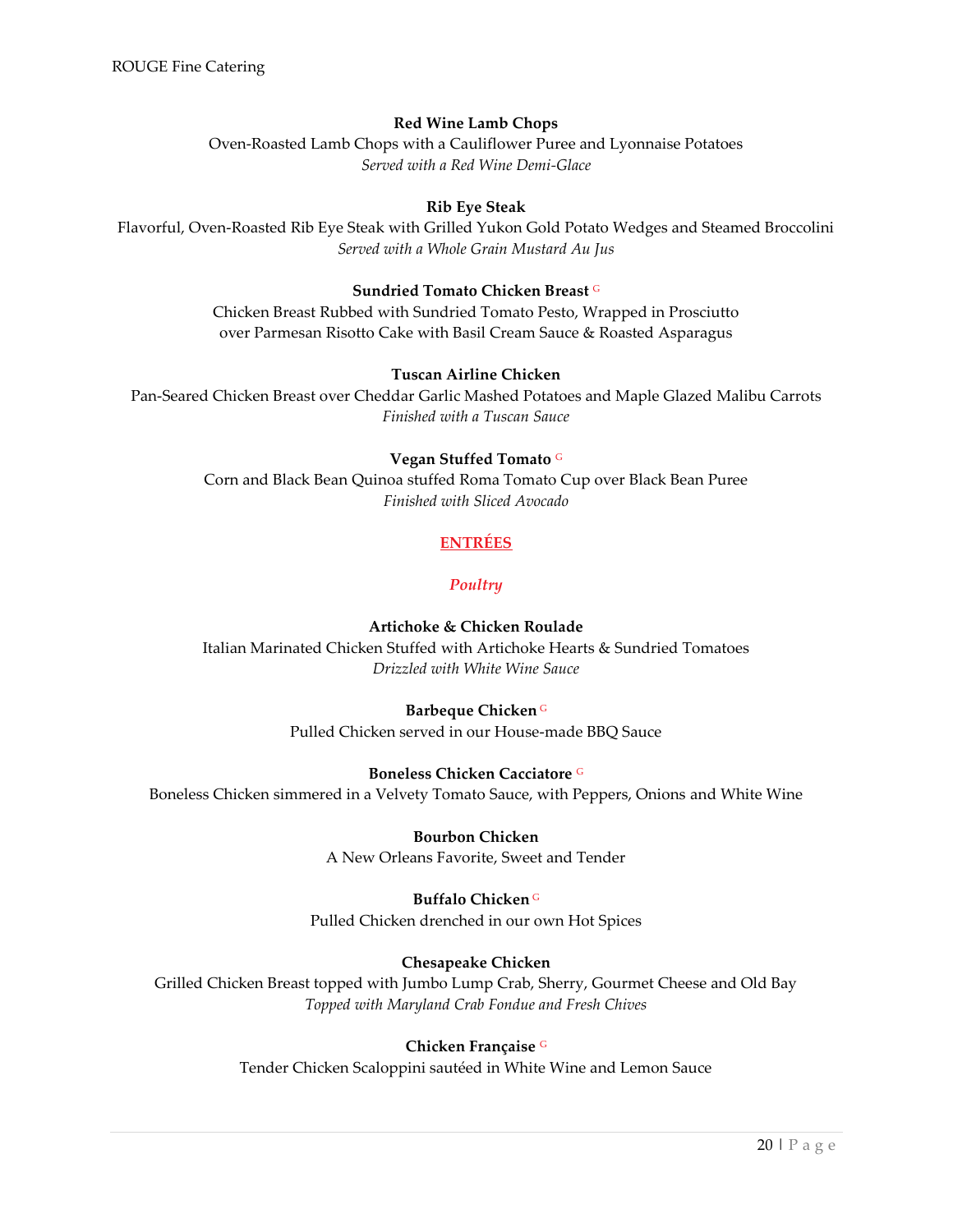#### **Chicken Paupiette with Jumbo Lump Crab**

Tender Chicken Breast Stuffed with Local Maryland Crab and rolled in Panko Bread Crumbs *Topped with a Hollandaise Sauce*

## **Chicken Piccata** <sup>G</sup>

Tender Chicken Scaloppini in Lemon-Caper Sauce

#### **Chicken Tikka** <sup>G</sup>

Chicken Simmered with Tomatoes in a Light Indian Curry Sauce

#### **Cider Infused Chicken** <sup>G</sup>

Savory Chicken Breast served with Roasted Carrots, Apples and Rosemary *With a Cider Vinaigrette*

#### **Citrus Herb Chicken** <sup>G</sup>

Airline Chicken Breast roasted with Bright Citrus and Fresh Herbs *Finished with Citrus Reduction and an Orange Slice*

## **Classic Roasted Chicken** <sup>G</sup>

Frenched Chicken Breast, Seasoned with Lemon, Rosemary & Thyme *Topped with Traditional Pan Sauce & Garnished with Fresh Rosemary*

#### **General Tso's Chicken**

Crispy Chicken Breast sautéed with Broccoli Florets and Red Peppers in Sweet and Spicy Asian

**Grilled Chicken Breast** <sup>G</sup> Strips of Tender Chicken Breast, Marinated and Grilled

#### **Jambalaya Chicken** New Orleans Favorite with Rice, Sausage and Cajun sauce

## **Jerk Marinated Chicken Breast** <sup>G</sup>

Grilled Chicken Breast marinated in Traditional Jerk Seasonings *Served with a Tequila-Lime Sauce*

#### **Panko-Dusted Chicken Tenders**

Thick Strips of Tender Chicken Breast, Flash-Fried & Baked *Served with Creamy Honey Mustard and Tangy BBQ Sauce*

#### **Parmesan-Crusted Chicken Breast**

Topped with Fresh Mozzarella and Tomato Bruschetta *Finished with Fresh Arugula and a Balsamic Glaze Drizzle*

# **Rotisserie Chicken** <sup>G</sup>

Roasted with House Rotisserie Seasonings

#### **Southern Fried Chicken**

Cast Iron Fried Chicken: Bone-In Legs, Breast and Wings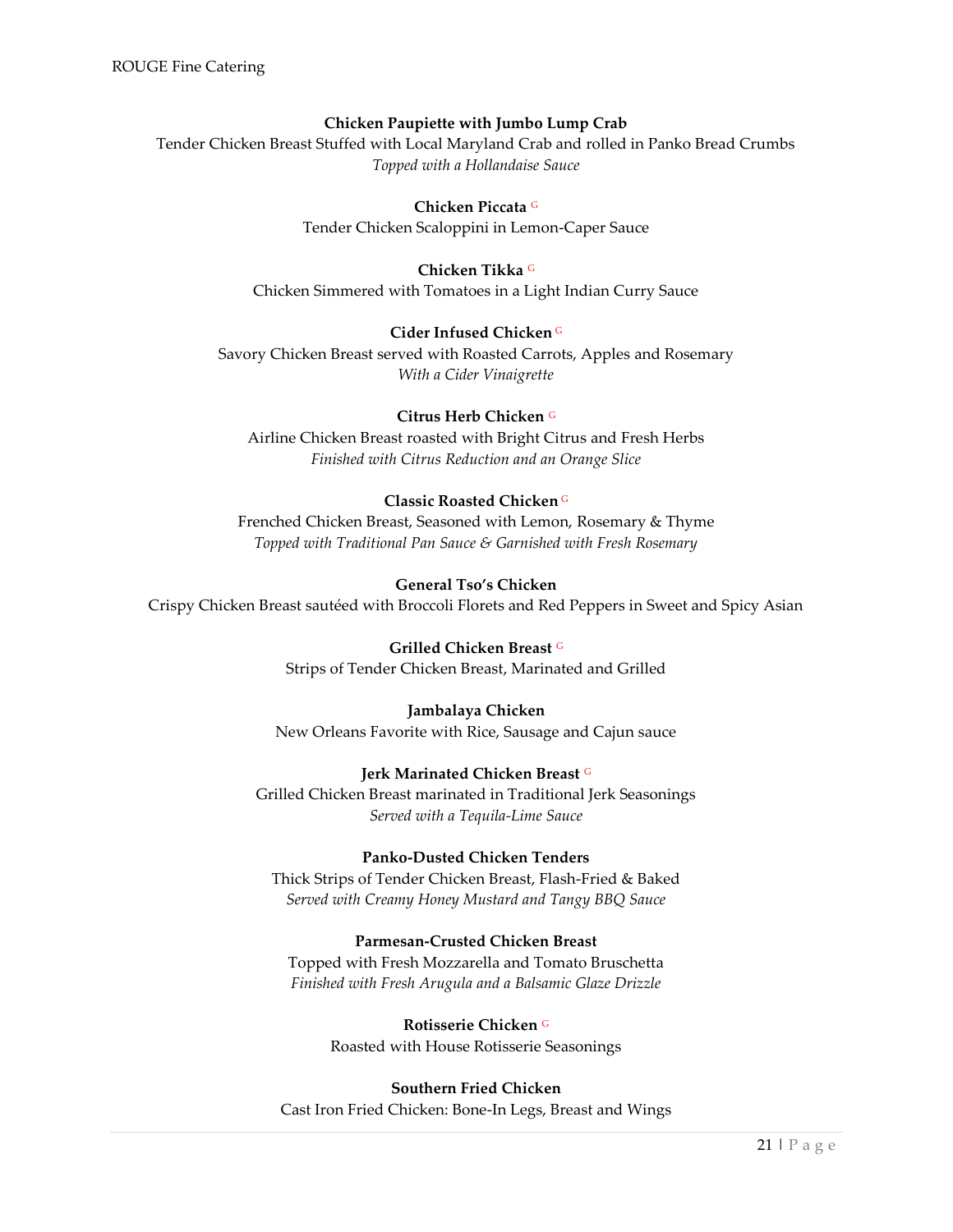#### **Spiced Apple Chicken**

Lightly breaded, Honey-drenched Chicken Breast topped with Caramelized Spiced Apples, Dried Cranberries, and Sunflower Seeds *Baked with Brie Cheese*

**Tequila Lime Chicken** <sup>G</sup> Tender Chicken Scaloppini in Light Tequila Lime Sauce

#### **Turkey Roulade**

Turkey Breast stuffed with Parmesan Cheese and Sage Finished with a Bourbon Barbecue Sauce

> **Whole Turkey Breast** <sup>G</sup> Turkey Breast Brined with Fresh Herbs

*Served over Velvety Peppercorn or Red Wine Sauce*

#### *Vegetarian*

<span id="page-22-0"></span>**Aloo Gobi Masala** <sup>G</sup> Cauliflower, Peas and Potatoes with Fragrant Spices *Served in a Spicy Masala Sauce*

**Eggplant Parmesan** Roasted Eggplant layered with Cheese and Marinara

#### **General Tso's Tofu** <sup>G</sup> <sup>V</sup>

Stir-Fried Vegetables and Tofu with Tamari sauce over Rice Noodles

#### **Polenta Cake**

Homemade Polenta topped with Eggplant & Tomato Compote with Fresh Mozzarella

**Stuffed Portabella Mushroom Cap** <sup>G</sup> Portabella Cap stuffed with Primavera Vegetables

**Stuffed Red Bell Pepper** GV Red Pepper stuffed with Saffron Rice and Roasted Vegetables

#### **Vegetarian Napoleon**

<span id="page-22-1"></span>Layers of Flaky Phyllo stacked between Mozzarella and Parmesan Cheeses with Bell Peppers, Button Mushrooms, Sweet Potatoes, Zucchini, Squash and Red Onion Topped with Basil Pesto

## *Beef, Pork, Lamb*

**Balsamic Flank Steak** <sup>G</sup> Marinated Steak in Balsamic Vinaigrette topped with a Tomato Relish *Served with Chimichurri Sauce on the side*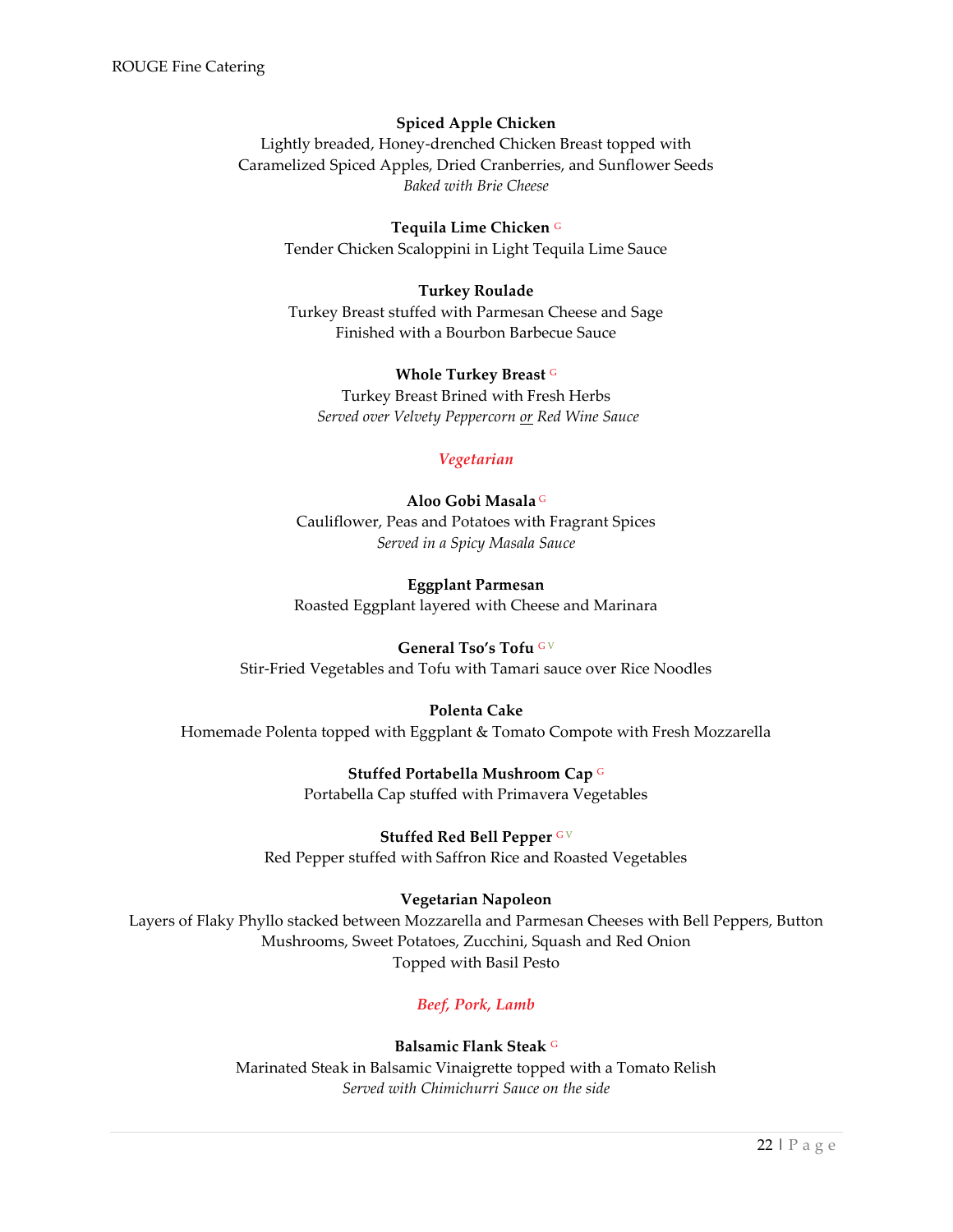# **Beef and Broccoli** Tender Carved Sirloin braised with Broccoli Florets, Sliced Carrots and Red Peppers

#### **Beef Tenderloin** <sup>G</sup>

Center-cut Beef Tenderloin, aged to the Peak of Flavor and Tenderness *Served with Mustard-Horseradish or Red Wine Demi-Glace*

#### **Bistro Filet**

Tender & Juicy Sliced Bistro Tenderloin *Served with a Red Wine Demi-Glace*

#### **Black Pepper Crusted Beef Tenderloin** <sup>G</sup>

Served with Classic Béarnaise

#### **Cider-Infused Pork Loin** <sup>G</sup>

Oven-Roasted with Apples and Rosemary *Served with an Apple Cider Reduction*

#### **Flank Steak Marsala**

Tender and Juicy Flank Steak in Creamy Mushroom Marsala Sauce

**Grilled Flank Steak** <sup>G</sup> Marinated in Lager, Onions and Bay Leaf *Served with Mustard-Horseradish*

#### **Pit Beef** <sup>G</sup>

Slow cooked over Cherry Wood *Served in Natural au Jus*

#### **Pit Ham** <sup>G</sup>

Glazed with Apricot Chutney and Slow-Cooked over Cherry Wood

## **Provençal Beef Short Ribs**

Slowly Braised Boneless Beef Short Ribs Infused with Fresh Plum Tomatoes, Basil, Rosemary, Aromatics and Thyme *With a Red Wine Demi-Glace*

# **Pulled Pork** <sup>G</sup>

Slow-Cooked Pork Shoulder in House-made BBQ Sauce

**Rack of Lamb** <sup>G</sup> Drenched and Served with Red Wine Demi-Glace

## **Top Sirloin** <sup>G</sup>

<span id="page-23-0"></span>Carved from the center of the Sirloin, Naturally Lean and Bursting with Bold, Beefy Flavor *Served with Red Wine Demi-Glace*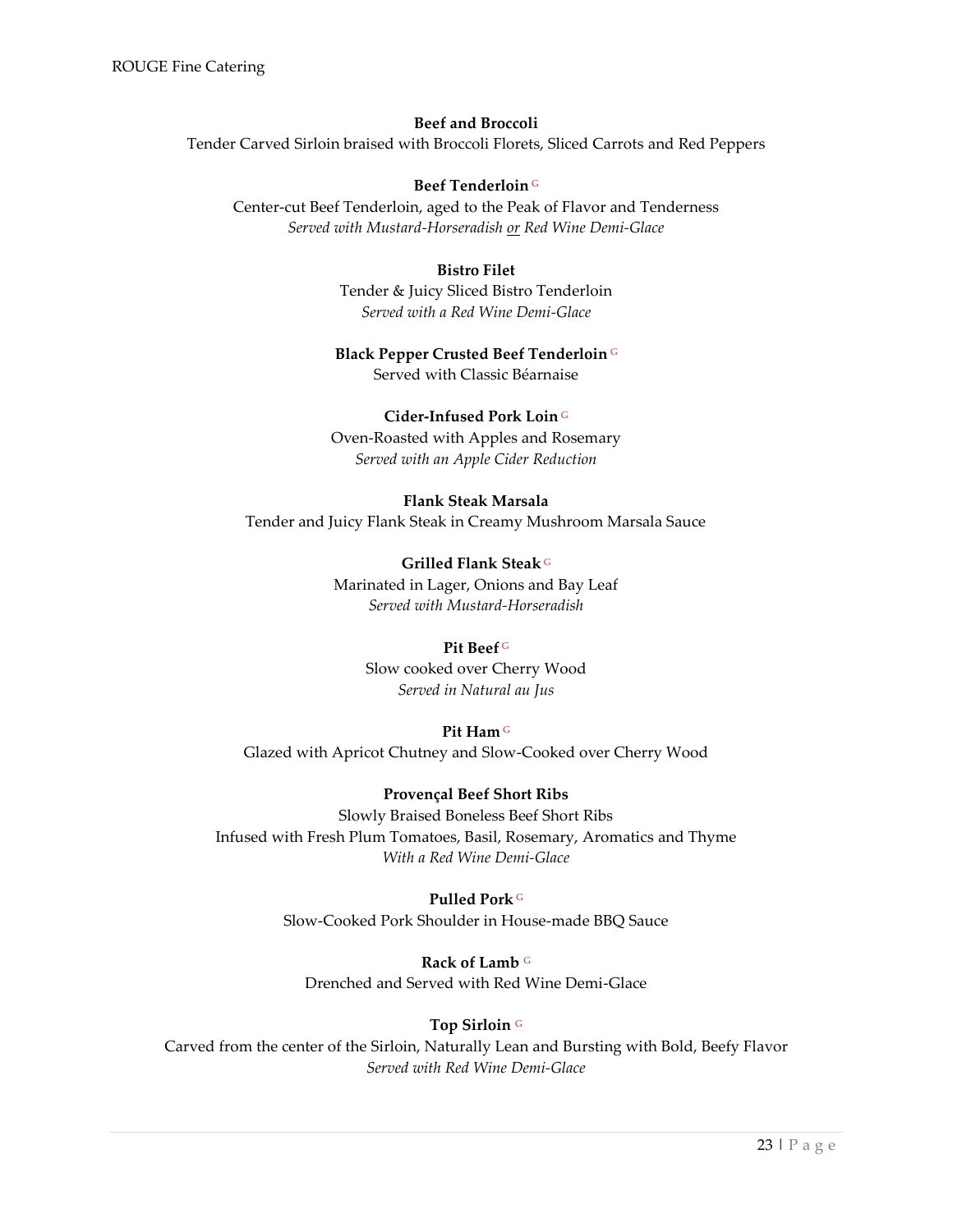#### *Seafood*

# **Autumn Roasted Salmon** Oven-roasted Salmon topped with Sautéed Leeks *Drizzled with a Cider Vinaigrette*

# **Baked Halibut** <sup>G</sup> Lemon Dusted and Topped with a Lemon Twist

*Served with a Rosemary Beurre Blanc Sauce*

### **Barbeque Shrimp** <sup>G</sup>

Jumbo Shrimp sautéed in a Sweet and Spicy Southern BBQ Sauce

**Blackened Caribbean Redfish** <sup>G</sup> Served with Tequila-Lime Sauce

# **Blackened Salmon**

Served with Tequila-Lime Sauce

# **Boston Baked Halibut**

Fresh Halibut Filet covered with a Lemon Butter Sauce *Sprinkled with Crunchy Bread Crumbs*

## **Sweet Corn Swordfish** <sup>G</sup> With Grilled Corn Salad & a Sweet Corn Bisque

# **Crab Imperial Mahi Mahi** <sup>G</sup>

Topped with Crab Imperial & a Lemon Butter Sauce

## **Fall Salmon**

Sesame-Soy Glazed Atlantic Salmon Filet *Finished with Honey Roasted Butternut Squash Salsa*

> **Garlic Shrimp** <sup>G</sup> Grilled Shrimp in Savory Garlic Sauce

# **Grilled Salmon Filet**

Oven-Roasted with Fresh Herbs *Served with Velvety Pink Peppercorn Sauce*

# **Italian Roasted Salmon**

Oven-Roasted with Fresh Italian Thyme, Basil, Oregano & Garlic Seasonings *Topped with Lemon-Parsley Cream Sauce*

# **Maryland Lump Crab Cake** <sup>G</sup>

Jumbo Lump Maryland Crab Cake with House Remoulade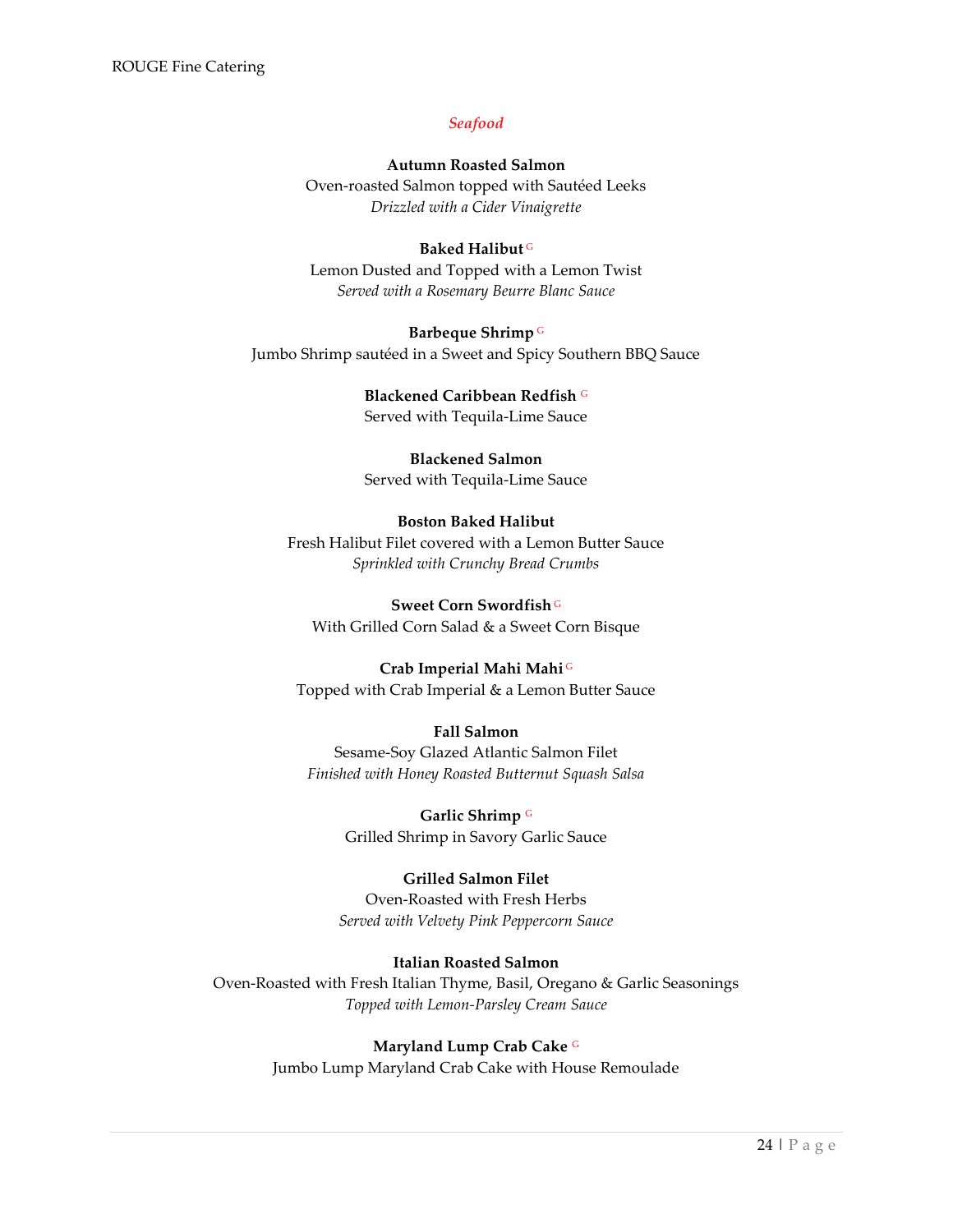#### **Maryland Rockfish Filets** <sup>G</sup>

Local Rockfish Grilled to Perfection with Citrus and Fresh Herbs *Carved to Order and Served with Citrus-Garlic Sauce*

#### **Mango Salmon**

Sesame-Soy Glazed Atlantic Salmon Filet *Served with Fresh Mango Salsa*

#### **Miso Glazed Salmon**

North Atlantic Salmon Filet with a Miso Glaze *Topped with Toasted Sesame Seeds*

#### **Shrimp Etouffée**

<span id="page-25-0"></span>Southern-Style Shrimp cooked with Tomatoes, Garlic, Onions and Cajun Seasoning *Served with White Rice*

#### **Tropical Mahi Mahi** <sup>G</sup>

Grilled Mahi Mahi Topped with a Pineapple Salsa

#### *Pasta*

**Baked Ziti**

Ziti baked in a Velvety Tomato Sauce mixed with Italian Sausage, Smoked Gouda and Mozzarella Cheeses

#### **Cajun Penne**

With a Cajun Cream Sauce, Mushrooms, Celery, Peas, Carrots & Pearl Onions

#### **Caprese Penne**

Penne tossed with Sundried Tomatoes, Fresh Mozzarella, Button Mushrooms, Basil and Extra Virgin Olive Oil *Finished with Parmigiano Reggiano and Balsamic Glaze*

> **Fettuccini Alfredo** Creamy Basil, Parmesan and Garlic Sauce

**Fettuccini or Penne Primavera**

Seasonal Vegetables tossed in a creamy Alfredo sauce

**Gnocchi** Tossed in a Lemon Butter Sauce *Finished with Parmesan Cheese*

#### **Linguini Bolognaise**

Linguini tossed with Classic Beef and Tomato Sauce *Topped with Fresh Basil*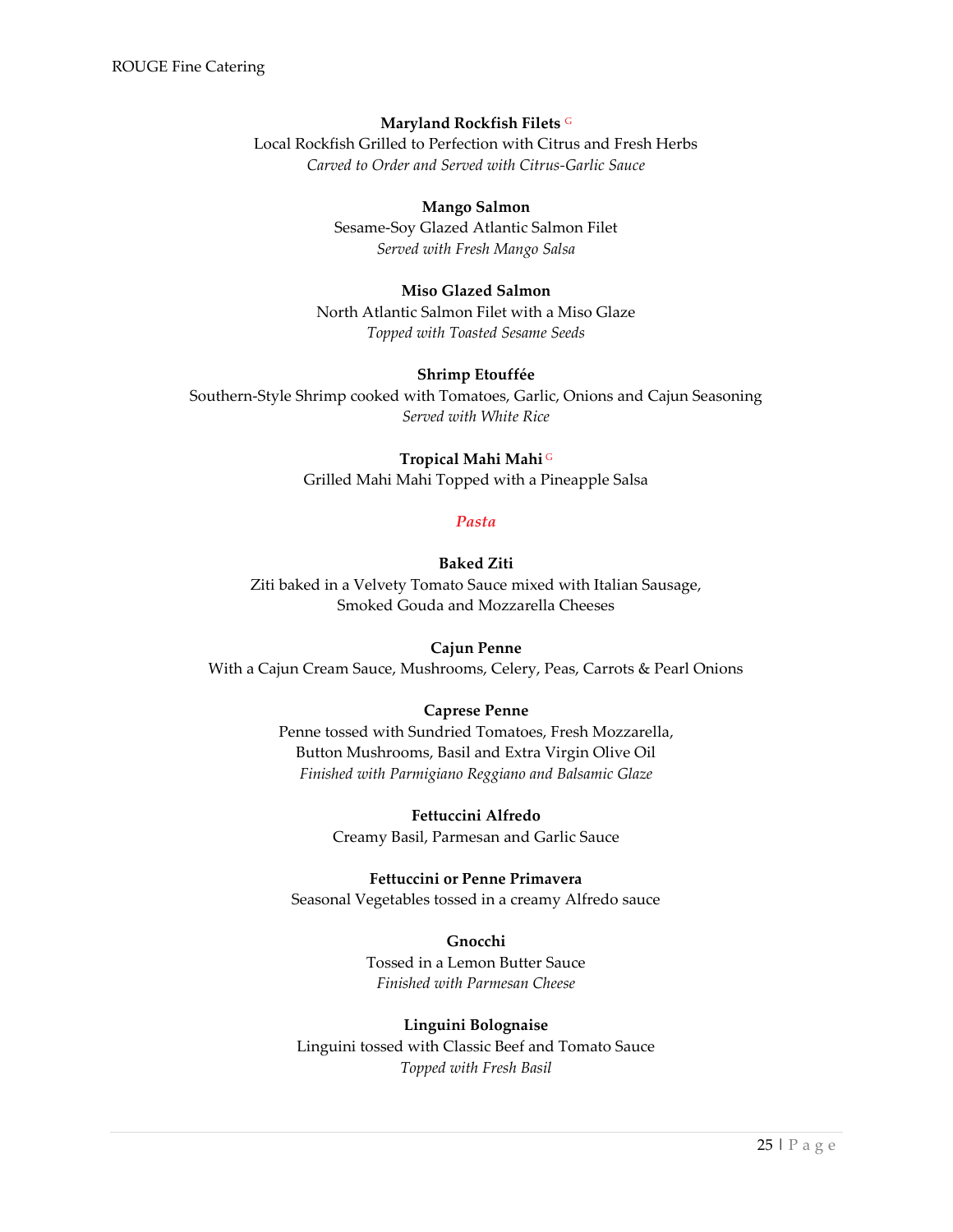#### **Old Bay Penne**

Penne Pasta Dressed in Old Bay Cream Sauce Tossed with Grilled Shrimp, Sundried Tomatoes, and Fresh Corn *Finished with Shaved Parmesan*

#### **Pasta Puttanesca**

Penne Pasta tossed with Black Olives, Capers, Chopped Parsley, Sweet Red Chili Peppers and House-made Roasted Tomato Sauce *Topped with Parmigiano Reggiano and Fresh Basil*

#### **Penne alla Vodka**

Penne Pasta with Fresh Tomato, Garlic, Cream and Vodka Sauce *Finished with Parmigiano Reggiano*

#### **Penne with Lobster Sauce**

Penne Pasta tossed with Lump Crab Meat and Lobster Cream Sauce *Topped with Cherry Tomatoes*

#### **Roasted Vegetable Lasagna**

Layers of Lasagna Noodles, Ricotta, Grilled Vegetables, House-made Roasted Tomato Sauce and topped with Gourmet Cheeses *\* Also available with a Meat Sauce*

#### **Spaghetti Marinara**

Spaghetti topped with Classic Marinara Sauce *Topped with Fresh Basil*

#### **Spinach Ravioli**

Spinach and Cheese Ravioli served in Warm Balsamic Vinaigrette *\* Also available with a Lobster Cream Sauce*

#### **Stuffed Shells**

Jumbo Pasta Shells stuffed with Ricotta, Mozzarella and Parmesan Smothered in House-made Marinara Sauce

#### **Summer Skillet Gnocchi**

Tender Gnocchi in a Creamy Sweet Corn Sauce Tossed with Roasted Mushrooms, Fresh Shucked Maryland Corn & Crispy Prosciutto

#### **Tortellini Rosé**

<span id="page-26-0"></span>Mini Cheese Tortellini and Fire-Roasted Cherry Tomatoes Tossed in Tomato-Cream Sauce and Fresh Basil

#### **Vodka Cream Sauce Gnocchi**

Tossed in a Vodka Cream Sauce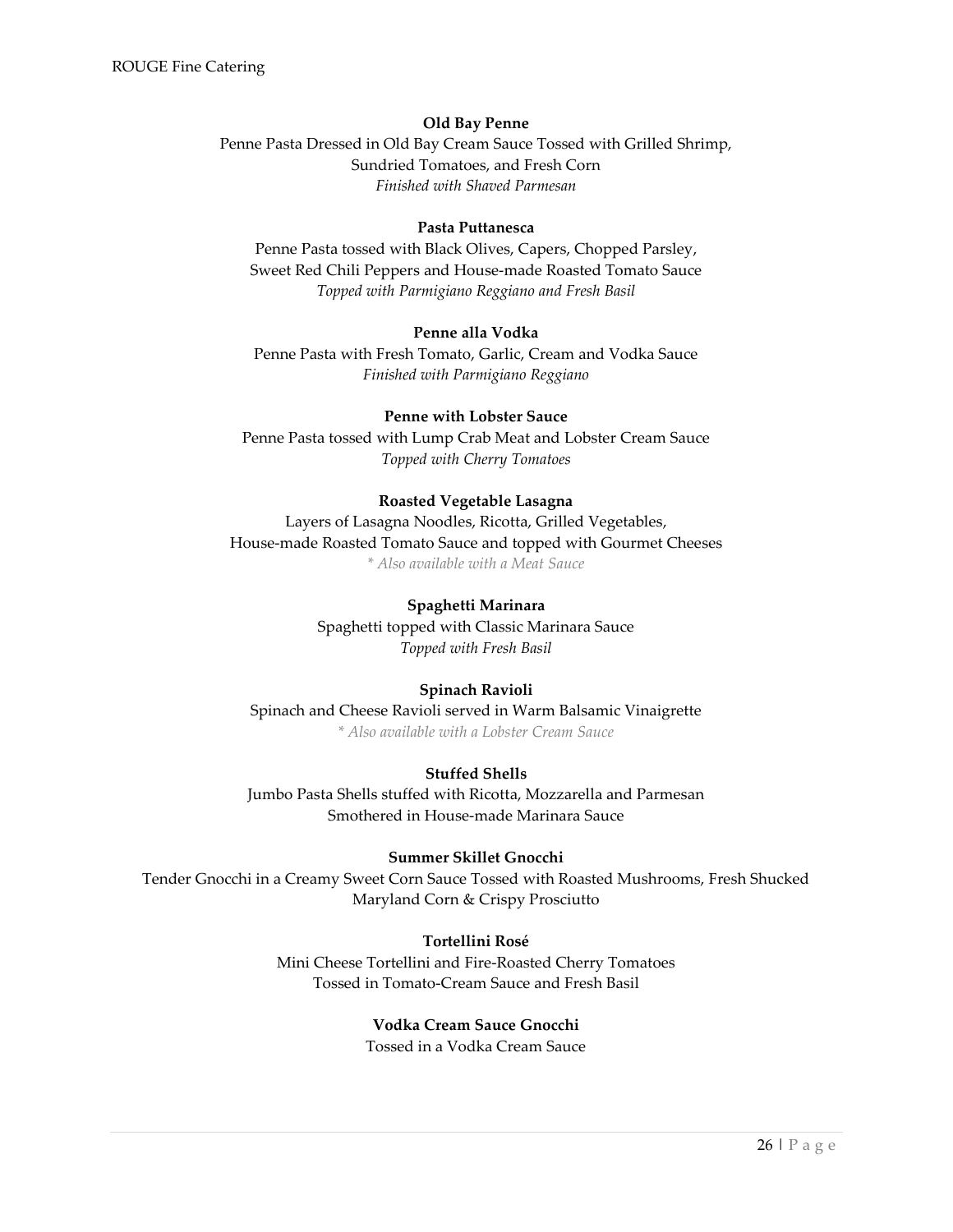#### **SIDES**

#### *Potato Sides*

#### **Belgian Frites** <sup>G</sup> <sup>V</sup>

Hand-Cut Idaho French Fries Served with Truffle Aioli and Smoked Tomato Ketchup

<span id="page-27-0"></span>**Cajun Potatoes** Whole Baby Irish Potatoes tossed with Sea Salt, Chives and Cajun Spices

**Fingerling Potatoes** G V Petite Buttery Potatoes with Fresh Rosemary, Sea Salt, Crushed Garlic and Olive Oil

> **Golden Potato Pavé** <sup>G</sup> Sliced Yukon Gold Potatoes baked with Lemon and Fresh Thyme

#### **Gold Potato Wedges** <sup>G</sup>

Sliced and Grilled Yukon Gold Potatoes *Tossed with a Flavorful Garlic Butter Sauce*

Gourmet Potato Chips GV Cooked in Herb-Infused Oil and Perfectly Salted

**Lyonnaise Potatoes** G V Sliced Potatoes and Caramelized Onions

**Mashed Potatoes** <sup>G</sup> Rich, Whipped House-made Potatoes

**Roasted Red Potatoes** *(G)* Quartered Red Potatoes *Roasted with Olive Oil and Fresh Herbs*

**Rotisserie Potatoes** G V Roasted with Olive Oil, Rotisserie Spices and Fresh Herbs

**Scalloped Potatoes** <sup>G</sup> Decadent Layers of Gourmet Cheeses and Sliced Potatoes

**Sweet Potato Tots** *(G)* Baked and Crispy, Sweetened Tots *Served with Ketchup and Honey Mustard on the side*

#### **Twice-Baked Potato** <sup>G</sup>

Yukon Gold Potatoes, hollowed out and blended with Sour Cream Fresh Chives, Garlic, Bacon and Cheddar Cheese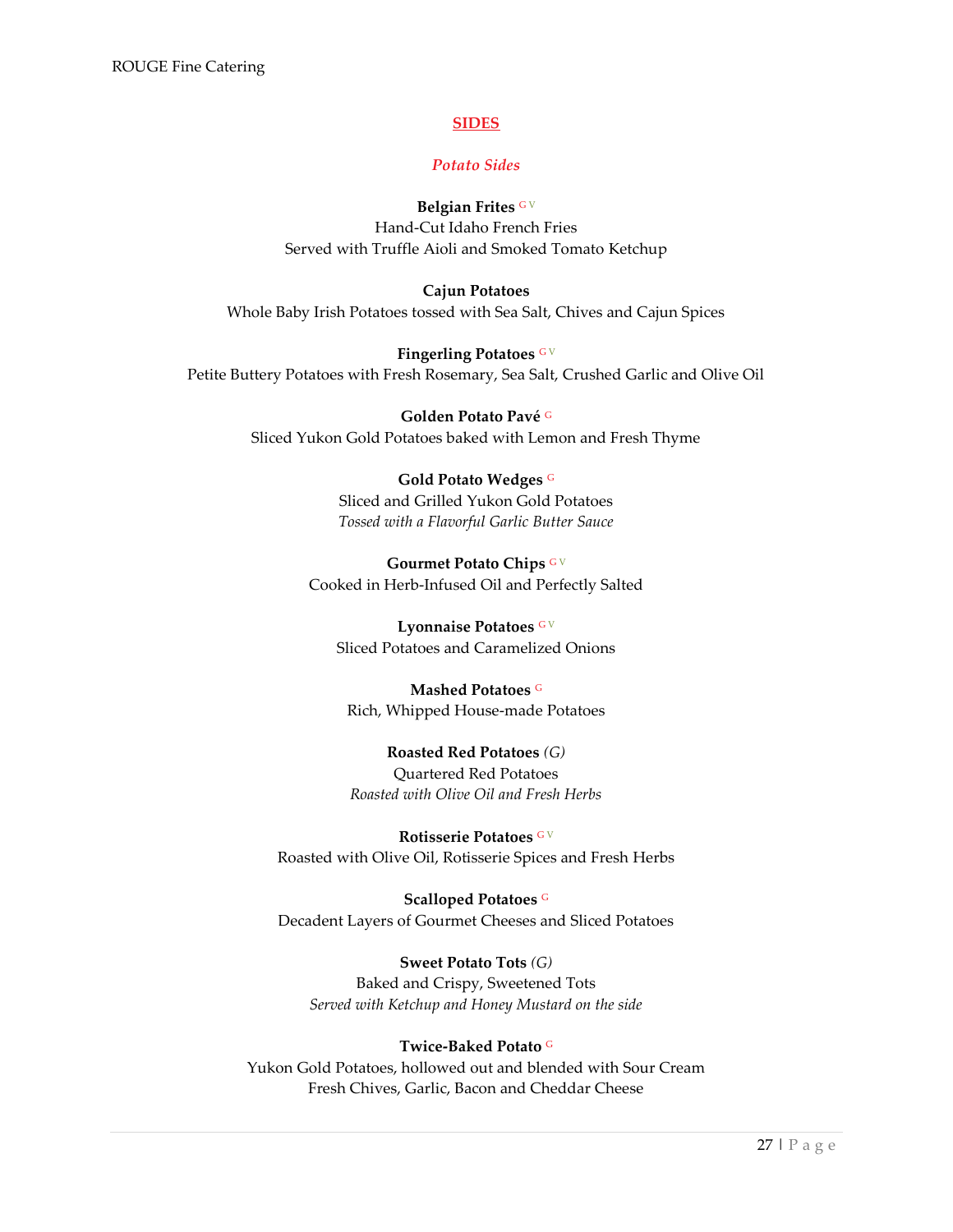**Yuca Fries** <sup>G</sup> <sup>V</sup> Yuca Root Fried to a Crispy Golden Brown

#### *Rice and Grain*

**Basmati Rice** *(G)* Aromatic Basmati Rice

<span id="page-28-0"></span>**Brown Rice and Lentils** <sup>G</sup> Brown Rice Simmered with Lentils and Middle Eastern Spices

> **Brown Rice Pilaf** <sup>V</sup> Brown rice combined with Orzo and Fresh Herbs

**Cilantro Lime Rice** <sup>G</sup> White Rice cooked with Fresh Cilantro and Lime Juice

# **Fried Rice**

Traditional Steamed Stir-Fried Rice with Vegetables and Beaten Egg

**Israeli Couscous** Large Grain Pearl Couscous with Diced Vegetables

> **Jasmine Rice** <sup>G</sup> <sup>V</sup> Aromatic Jasmine Rice

**Paella Rice** <sup>G</sup> Spanish-Style with Diced Vegetables

> **Rice and Beans** <sup>G</sup> <sup>V</sup> White Rice with Black Beans

#### **Wild Mushroom Risotto** <sup>G</sup>

Arborio Rice cooked with Mushrooms, Spring Peas and Creamy White Wine Sauce *Finished with Parmigiano Reggiano*

## *Mac n Cheese Sides*

<span id="page-28-1"></span>**Crab Cake Mac n' Cheese** Combination of Swiss, Sharp Cheddar, and Smoked Gouda with Jumbo Lump Crabmeat, Dijon Mustard, and Old Bay *Finished with Panko Bread Crumbs*

> **Gourmet Mac n' Cheese** Smoked Gouda, Muenster, Parmesan and Mozzarella *Topped with Crispy Onions*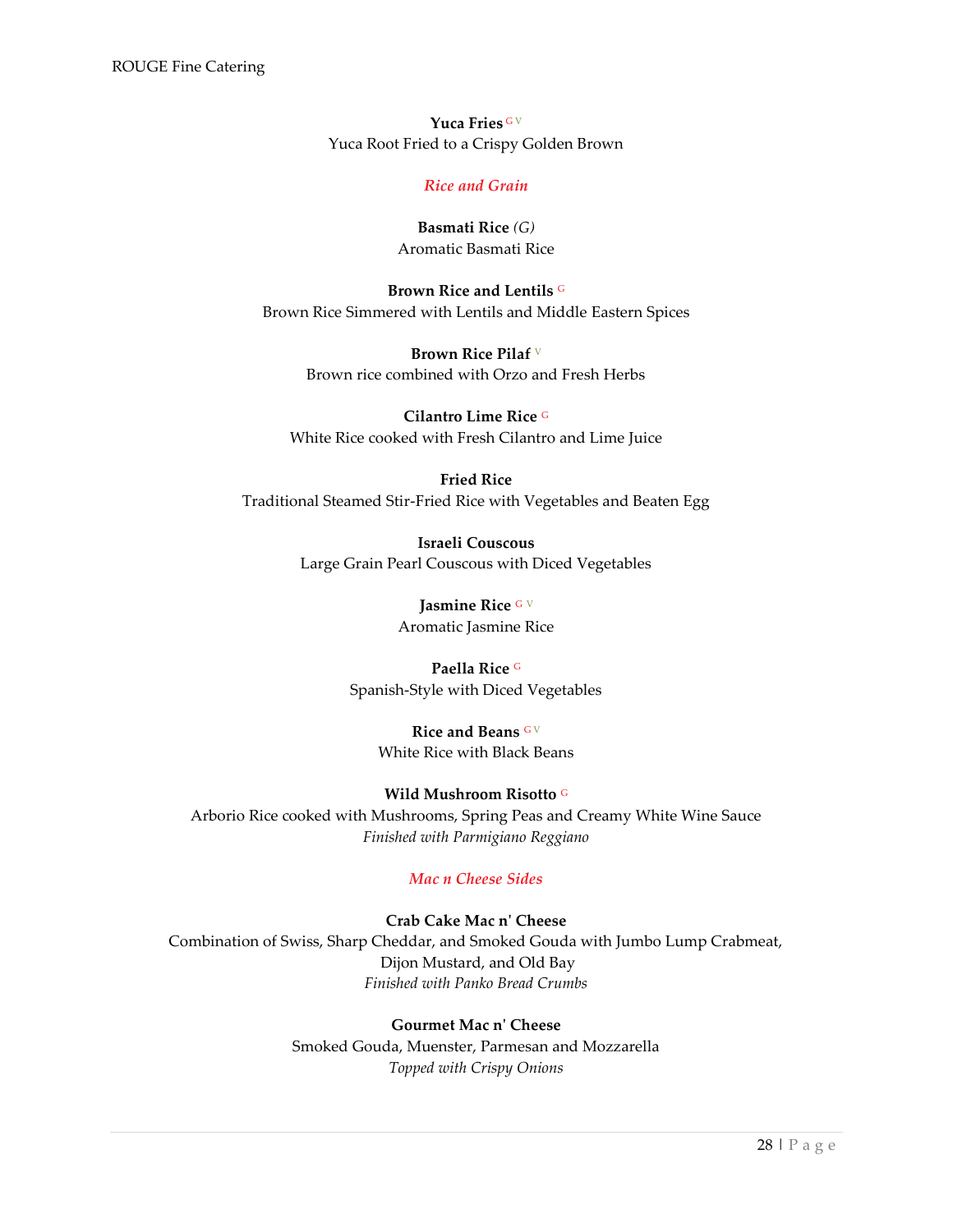**Lobster Mac n' Cheese** Chunks of Maine Lobster in Creamy Macaroni and Cheese

> **Macaroni and Cheese** Elbow Macaroni in Classic Cheddar Sauce

**White Cheddar Macaroni and Cheese** Classic Elbow Macaroni in Creamy White Cheddar Sauce *Help Yourself to Toppings* Brown-Butter Bread Crumbs, Bacon Bits, Old Bay, Stewed Tomato

# *Vegetables*

# <span id="page-29-0"></span>**Baby Vegetable Mélange** <sup>G</sup> <sup>V</sup> Patty Pan Squash, Zucchini, Tri-Colored Baby Carrots, Pearl Onions, Cherry Tomatoes and Button Mushrooms *Served with a House-made Balsamic Dressing*

# **Balsamic Asparagus** <sup>G</sup>

Roasted Asparagus with Feta Cheese Crumbles *Drizzled with a Balsamic Glaze*

# **Brussels Sprouts** <sup>G</sup> <sup>V</sup>

Oven-Roasted Brussels Sprouts with a Dark Balsamic Reduction and Sautéed Shallots *\* Also Available with Bacon*

# **Braised Greens** <sup>G</sup> <sup>V</sup>

Slow Stewed Local Kale and Mustard Greens

**Corn** <sup>G</sup> <sup>V</sup>

Sweet and Delicious Local Maryland Corn

## **Cornbread Stuffing**

Classic Cornbread cooked with Peppers, Onions and Rich Stock

## **Cranberry Yams and Squash GV**

Roasted Squash and Yams studded with Dried Cranberries

## **Creamed Spinach** <sup>G</sup>

Fresh Spinach with Heavy Cream and Garlic

# **Fried Plantains**

Sweet and Caramelized Fried Plantains *Tossed with Light Honey and Cinnamon*

## **Ginger Green Beans** <sup>V</sup>

Haricot Verts Stir-Fried with Soy and Ginger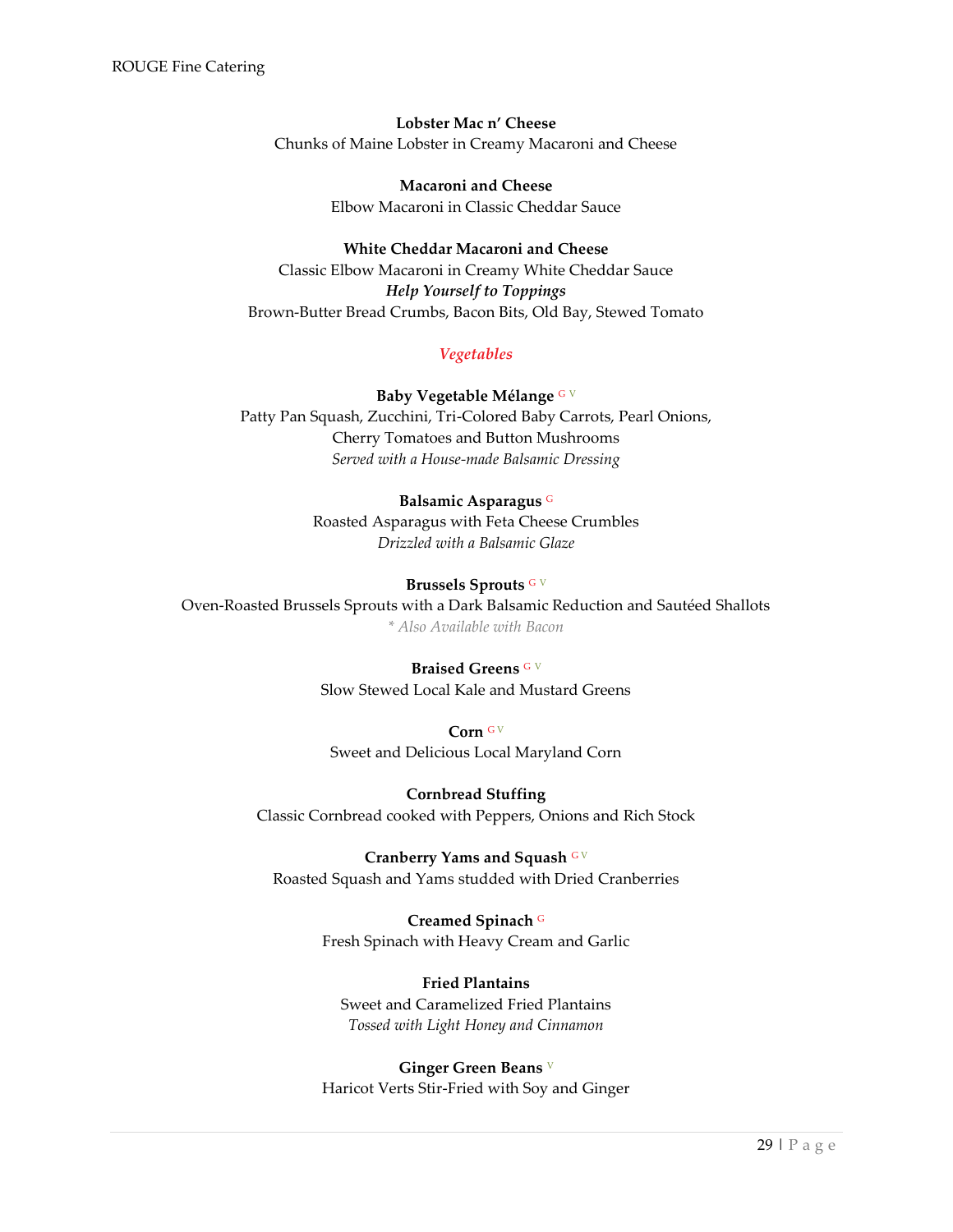**Grilled Portobello** <sup>G</sup> <sup>V</sup> Charred Portobello Slices with an Herb Marinade

#### **Grilled Zucchini** <sup>G</sup>

Charred Zucchini Slices Topped with a Balsamic Glaze and Feta Cheese Crumbles

**Haricot Verts** G V French Green Beans sautéed with Shallots and Garlic

> **Maple Roasted Carrots** <sup>G</sup> Seasoned with House Herbs

**Red Pepper Asparagus** <sup>G</sup> Topped with a Roasted Red Pepper Butter Compound

**Roasted Broccoli** <sup>G</sup> Oven-Roasted with Caramelized Onions and Garlic *Topped with Parmesan Cheese*

> **Roasted Golden Beets** <sup>G</sup> With Fresh Herbs

**Rotisserie Vegetables** <sup>G</sup> <sup>V</sup> Harvest Root Vegetables tossed in House Spice Blend

# **Spicy Eggplant**

Served with Garlic Naan

# **Vegetable Kebabs** <sup>G</sup> <sup>V</sup>

Zucchini, Squash, Pepper, Red Onion, Tomato and Mushroom *Glazed with Balsamic Glaze or Drizzled with Citrus-Garlic*

> **Zucchini Fries** Red Pepper Aioli & Spicy Ranch

<span id="page-30-0"></span>**Zucchini Provencal** <sup>G</sup> <sup>V</sup> Fresh Roasted with Peppers and Onions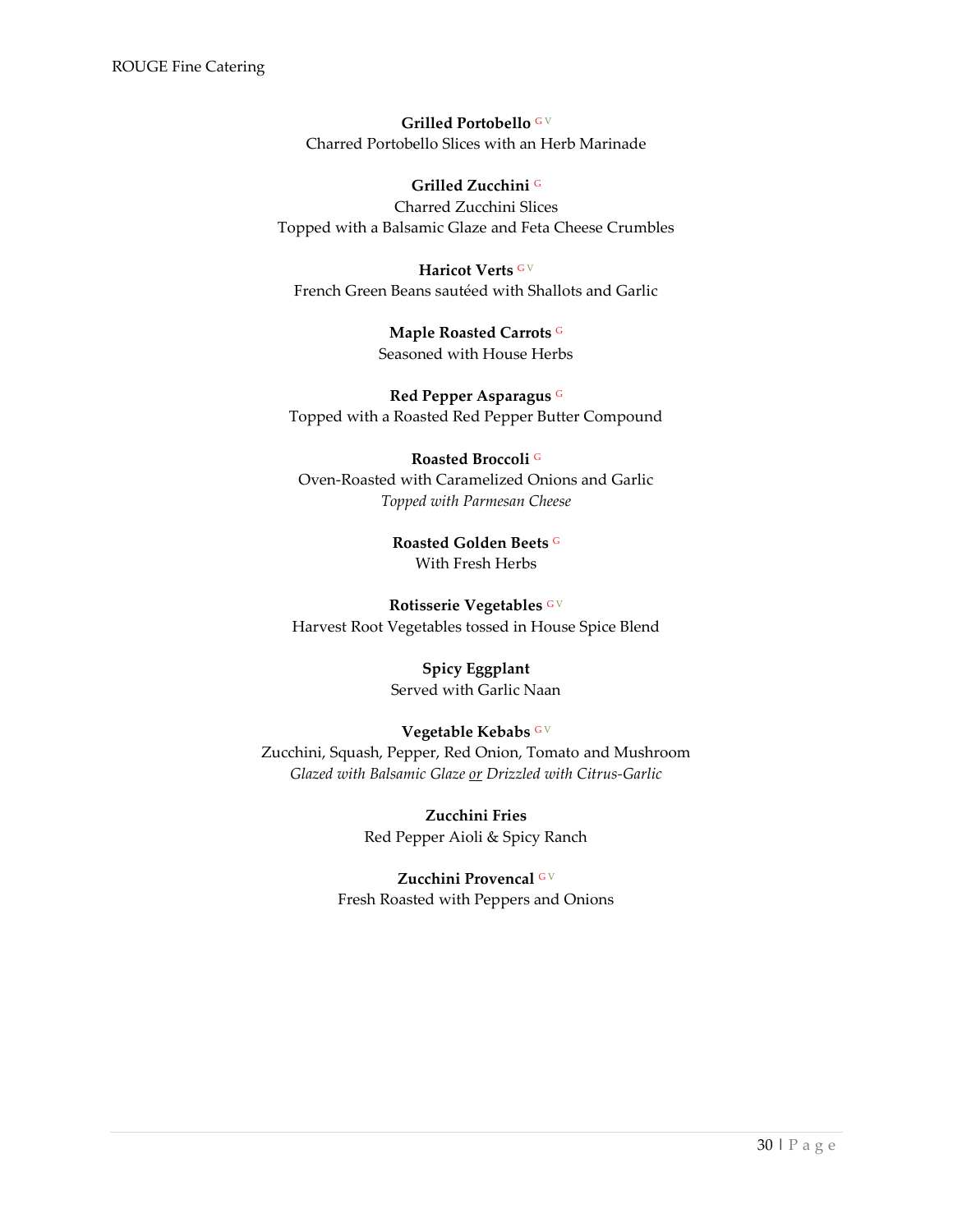#### **DESSERT**

#### **3" Individual Mini Pies**

Apples and Cinnamon, Lemon-Blueberry Crumble, Pumpkin, Black Cherry with Pear Chocolate Crème, Key Lime, S'mores, Fruit of the Forest and Lemon Meringue *\* Custom Flavors Available Upon Request*

#### **Assorted Gourmet Cookies**

Sugar, Oatmeal Raisin, Chocolate Chip, Double Chocolate and White Chocolate-Cranberry

#### **Black Bottoms**

Delectable, Old-Fashioned Cupcakes with Devils Food Bottom and Cream Cheese-Chocolate Chip Top

#### **Brownies**

House-made, Rich Chocolate Brownies

#### **Candy Cane Marshmallow Pops**

House-made Marshmallows dipped in Milk Chocolate Rolled in Peppermint Crumbles

#### **Champagne and Fruit Coupe** <sup>G</sup>

A Rainbow of Fresh Fruit and Berries soaked in Champagne and Ginger Syrup *Finished with a dollop of Crème Fraiche*

#### **Cheesecakes** <sup>G</sup>

House-made Cheesecakes *Topped with Fresh Strawberries, Blueberries and Blackberries*

#### **Cheesecake Pop**

Skewered, Hand-Rolled Cheesecake Lollipops *Dipped with the Following: Sweetened Coconut Flakes Oreo Cookie Crumbs Rainbow Jimmies*

## **Chocolate Covered Pretzels**

House-made, Hand-Dipped Pretzel Rods in Dark and White Chocolate

**Chocolate Pots de Crème** <sup>G</sup> Creamy Chocolate Custard Topped with Crème Fraîche

# **Coconut Rice Pudding** <sup>G</sup> <sup>V</sup>

With Fresh Mango & Raisins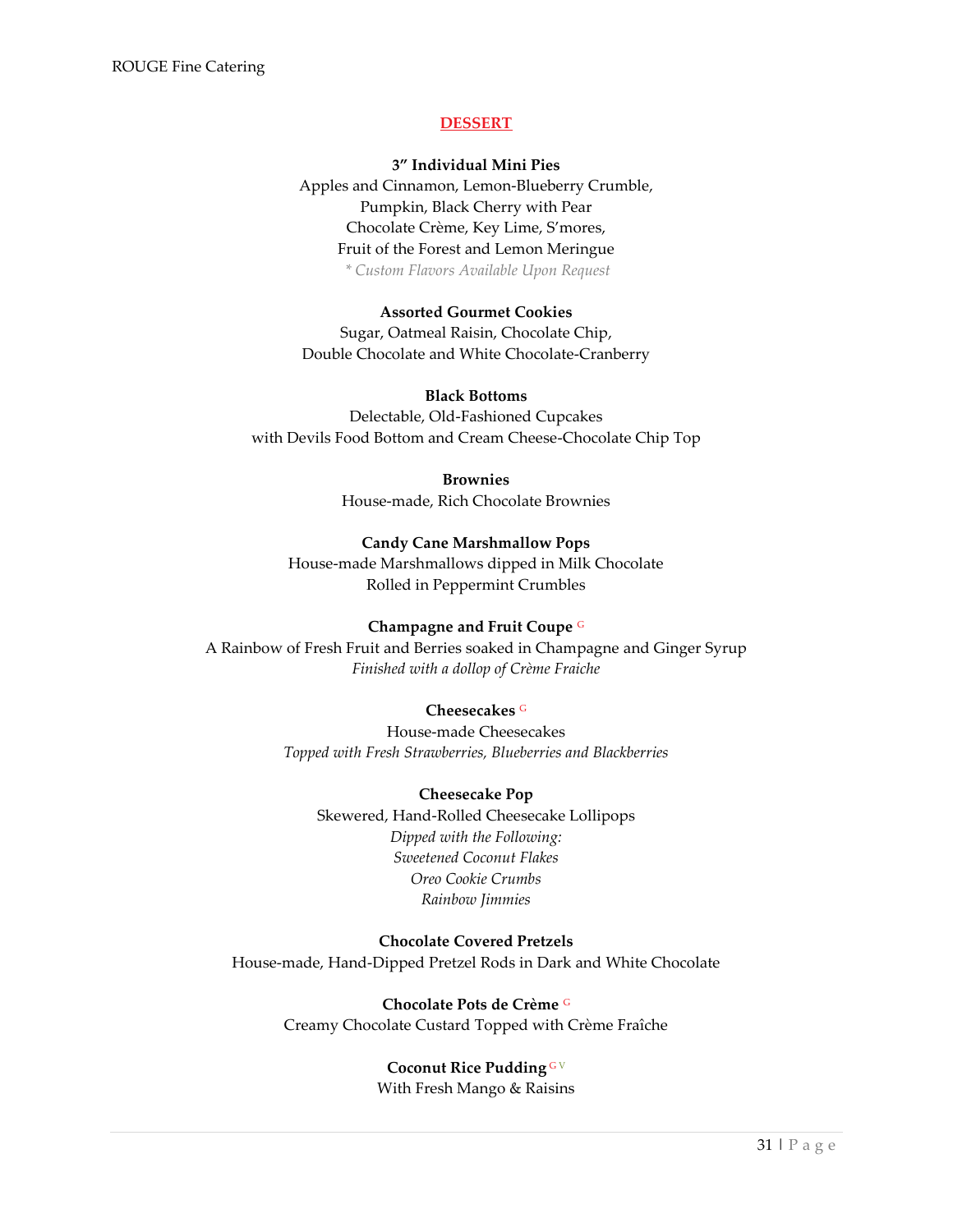**Crème Brûlée** <sup>G</sup> Individual Custard topped with Caramelized Sugar

**Dark Chocolate Crème Brûlée** <sup>G</sup> Individual Dark Chocolate Custard topped with Caramelized Sugar

> **French Churro Bread Pudding** Complimented with Cinnamon Chantilly Cream *With a Chocolate Sauce Bottom*

# **French Mini Fruit Tarts** Handmade Fruit Tarts

**Fruit & Ginger Syrup** <sup>G</sup> <sup>V</sup> Fresh Fruit & Berries Marinated in Ginger Syrup

# **Giant Chocolate Covered Strawberries** <sup>G</sup> <sup>V</sup>

Hand-Dipped, Fresh Strawberries dipped in Dark and White Chocolate *\* Available without White Chocolate*

# **Gourmet Handmade Mini French Patisseries** A variety of Handmade Patisseries

# **House-Made Ice Cream Sundae Bar**

# *Voted Baltimore's Best Ice Cream, Select up to four (4) Flavors* Vanilla Bean, Chocolate, Chocolate Chip, Mint Chip, Black Bottom Strawberry, Raspberry, Cookie Dough, Cookies n' Cream, Cappuccino Chip Mango and Raspberry Sorbets *Accompaniments to include Rainbow and Chocolate Sprinkles, Chantilly Cream, Maraschino Cherries, Chocolate Chips, and Chocolate and Caramel Sauce*

**House-made Mini Doughnuts** *Scratch-made doughnuts that can be made on-site by our Executive Chef*! Red Velvet, Glazed and Chocolate

## **Mini Milkshakes** <sup>G</sup>

Choice of Two House-made Flavors *Served in a Mini Mason Mug*

## **Macaroons**

House-made Coconut Macaroons dipped in Dark and White Chocolate

**Milk and Cookies Bar** An Assortment of House-made Cookies paired with Ice Cold Milk

# **Mini Bêté Noir** <sup>G</sup>

Decedent Chocolate Cake *Dusted with Powdered Sugar*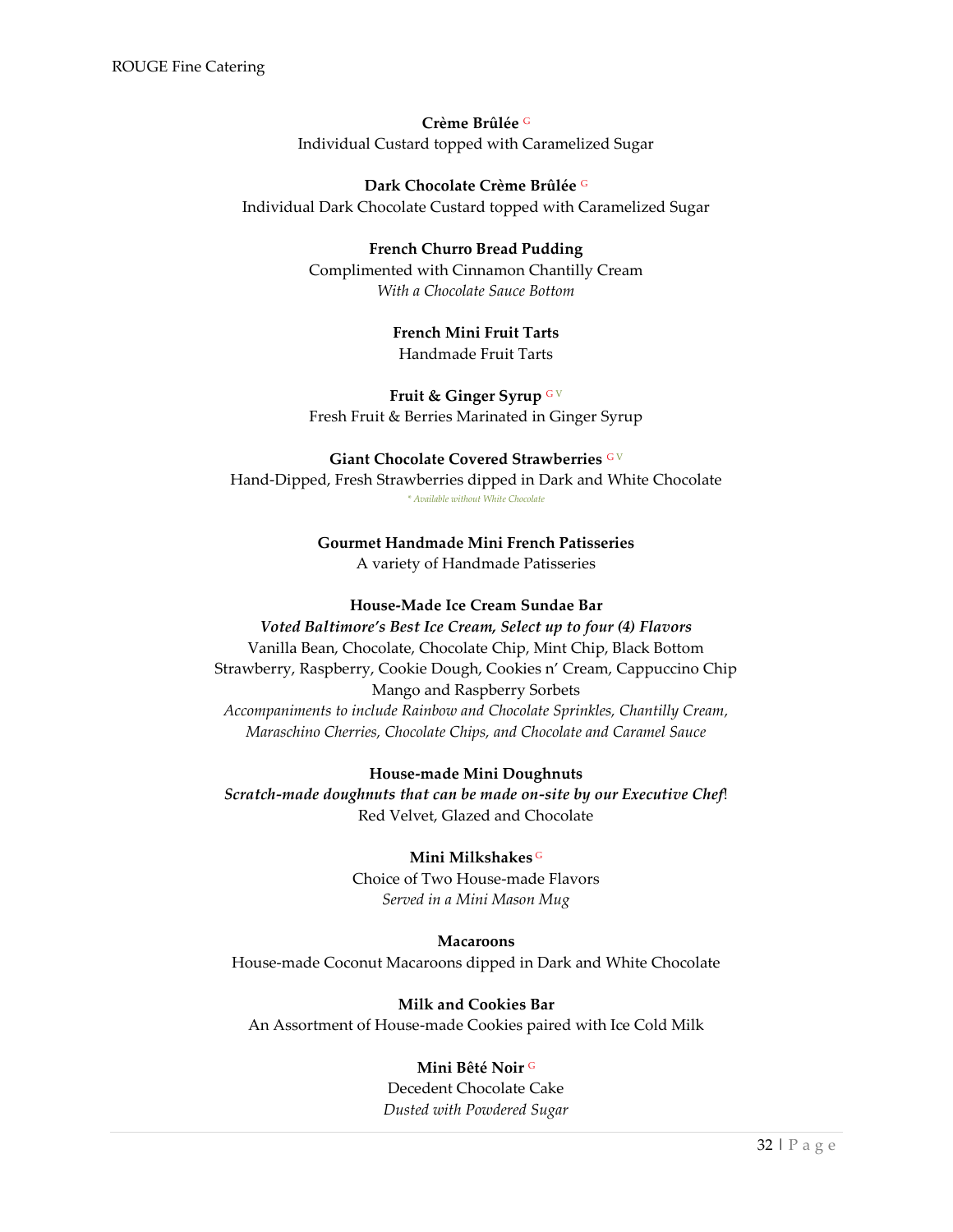#### **Mini Cannoli**

Crispy Phyllo Shell Filled with Cannoli Cream *Topped with Shaved Chocolate*

#### **Mini Doughnuts & Milk**

House-made Doughnuts Paired with Milk Served in Mini Mason Jar Mugs *Accented with Striped Straws*

#### **Mixed Berry Salad** GV

Strawberries, Blackberries, Blueberries and Raspberries *Marinated in Chambord*

#### **Mousse Duo** <sup>G</sup>

Airy Chocolate Mousse topped with Mixed Berries Paired with Vanilla Mousse topped with Dark Chocolate Shavings

> **Mousse Shots** An assortment of flavors served in Shot Glasses

*Bananas Foster Caramelized Bananas layered with Chantilly Cream, Sunflower Seeds, Graham Cracker Crust and Caramel Sauce*

> *Black Forest Brownie House-made Brownie Bits layered with Chantilly Cream and Cherries*

> > *Cookies n' Cream Chocolate Mousse layered with Oreo crumbles*

#### *Lemon Meringue* <sup>G</sup>

*Light and Fluffy Lemon Mousse topped with Fresh Berries*

*Strawberry Shortcake Shortcake layered with Whipped Cream and Fresh Strawberries*

*S 'mores Delight Graham Cracker Crust layered with Chocolate and Marshmallow Cream*

*Tiramisu Coffee-soaked Lady Fingers Layered with Whipped Cream and Cocoa*

#### *Toasted Mango-Macaroon Mousse* <sup>G</sup>

*Toasted Macaroon and Fresh Mango Mousse topped with Toasted Coconut*

*Pumpkin Pie Pumpkin Mousse topped with a Sliver of Pumpkin Cake*

#### **Old Bay Lime Crème Brûlée** <sup>G</sup>

Individual Lime Cream Custard topped with Caramelized Sugar & Old Bay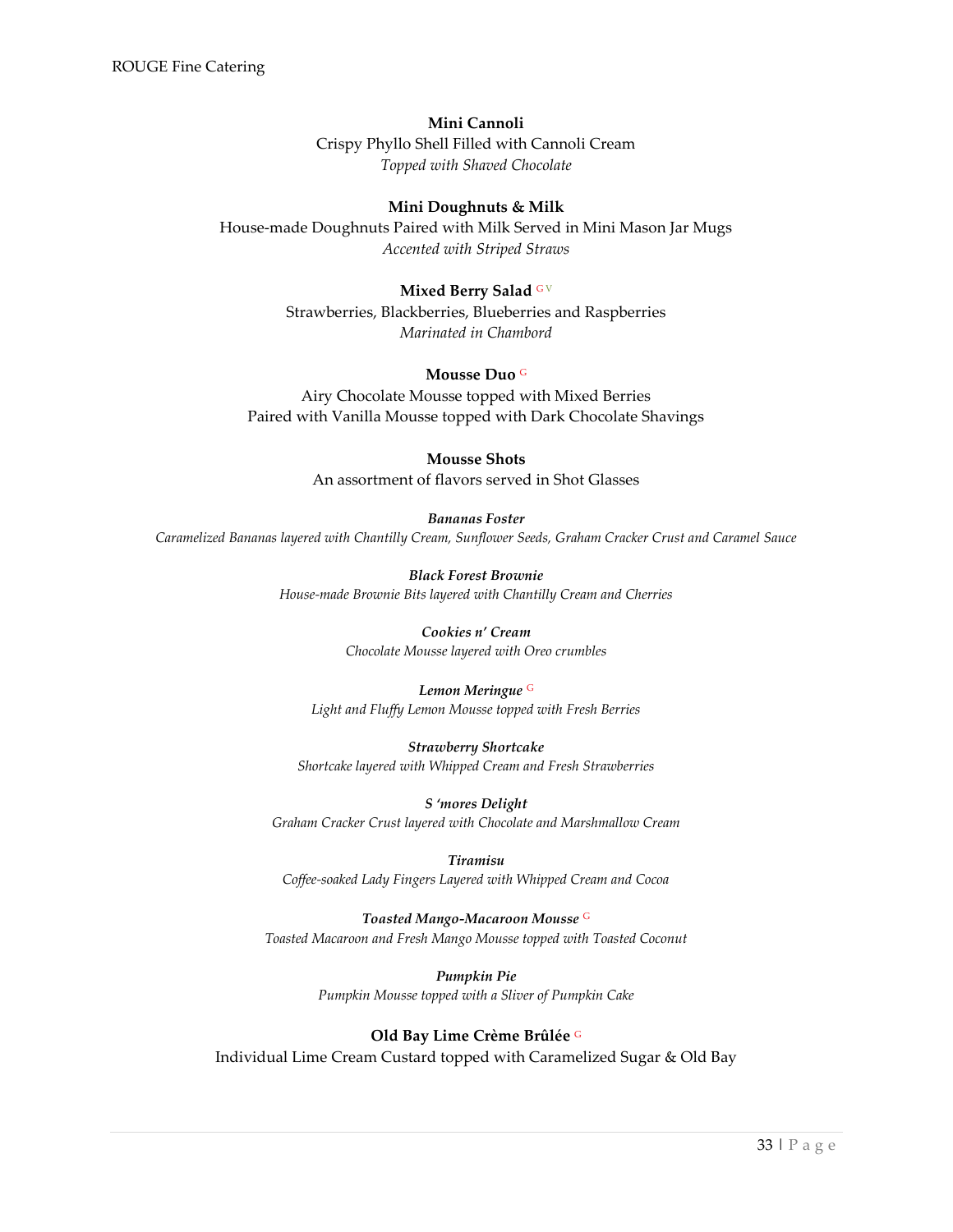# **Open Faced Strawberry Shortcake**

Angel Food Cake Topped with Whipped Cream Frosting and Sliced Strawberries

## **Peach Crème Brûlée** <sup>G</sup>

Individual Peach Cream Custard topped with Caramelized Sugar and a Grilled Peach Skewer

#### **Peach Cobbler**

Sweet Peached Finished with a Crisp, Crumble Topping

## **Poached Pear Grenache- Syrah**

Our Signature Bosc Pear, Poached in Red Wine and Port, Hollow and Filled with Chantilly Cream *Resting on a Bed of Ganache Chocolate and Complimented with Fresh Mint*

#### **Pumpkin Crème Brûlée** <sup>G</sup>

Individual Pumpkin Cream Custard topped with Caramelized Sugar

## **Rice Crispy** <sup>G</sup>

Drizzled with Chocolate

## **Root Beer Float Shots** <sup>G</sup>

Vanilla Bean Ice Cream with Classic Root Beer *Served in Shot Glass*

#### **Scratch-made Cupcakes** *Inquire for Flavors*

# **S'mores Pops**

House-made Marshmallows dipped in Milk Chocolate *Rolled in Graham Cracker Crumbs*

## **Tiramisu**

Traditional Lady Fingers dipped in Espresso and layered with Mascarpone Cheese

**Tres Leches Cake** Traditional Spanish Three Creams Cake

**Vegan Ice Cream** <sup>G</sup> <sup>V</sup> Cocoberry, Mango Sorbet *or* Raspberry

## **Wedding Cake**

<span id="page-34-0"></span>Rouge to Coordinate with SugarBakers *A or B Design Category Cakes*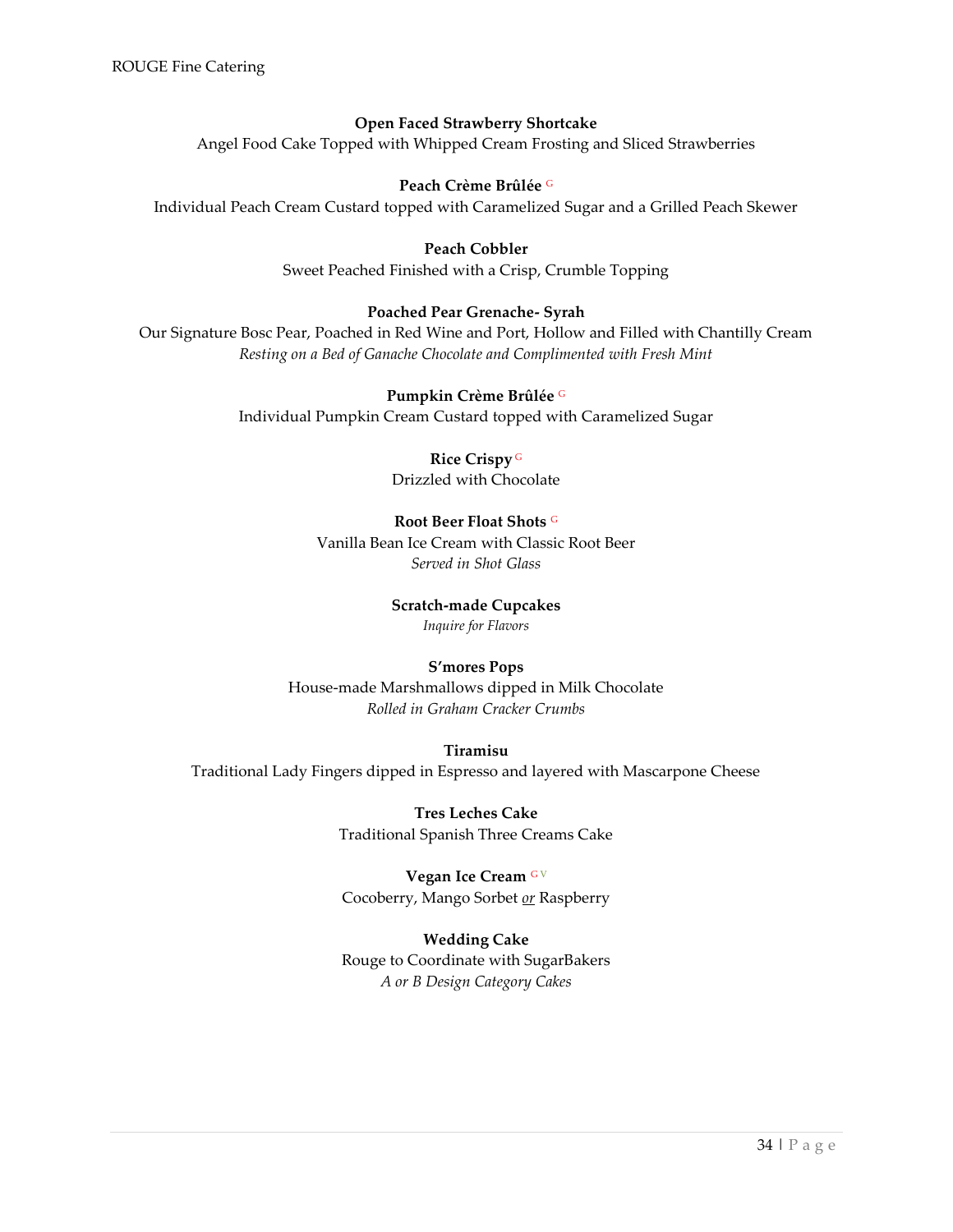## **BREAKFAST AND BRUNCH**

#### **Assorted Bagels**

Blueberry, Everything, Plain, and Sesame *Served with Butter, Cream Cheese and Jam* **Assorted Mini Muffins** Blueberry, Chocolate, and Lemon Poppy Seed

#### **Bagel Breakfast Wrap**

Scrambled Eggs, Smoked Salmon, Cream Cheese, Capers, Tomatoes and Red Onions

**Bistro Breakfast Wrap** Scrambled Eggs, Ham and Brie

#### **Breakfast Burritos**

Fresh Tortilla with your selection of fillings Scrambled Eggs, Shredded Cheese, Bacon, Ham, Sausage, and Roasted Vegetables

#### **Breakfast Potatoes** <sup>G</sup> <sup>V</sup>

Crispy Potatoes sautéed with Peppers and Onions Served with Ketchup and Hot Sauce

#### **Breakfast Sandwiches**

Egg, Cheese, Ham, Bacon, Roasted Vegetables *Served on your choice of an English Muffin, Bagel, or White or Wheat Toast*

#### **Fresh Fruit Salad GV**

Seasonal Cubed Fruit accented with Berries

#### **Frittatas** <sup>G</sup>

Egg Casseroles – Served Warm or at Room Temperature Sausage, Ham and Cheese Frittata or Roasted Vegetable and Cheese Frittata

#### **Greek Breakfast Wrap**

Scrambled Eggs, Mushroom, Feta Cheese, Roasted Red Peppers and Spinach

#### **Lox Tray** <sup>G</sup>

Smoked Salmon garnished with Capers, Red Onions and Hard-Cooked Egg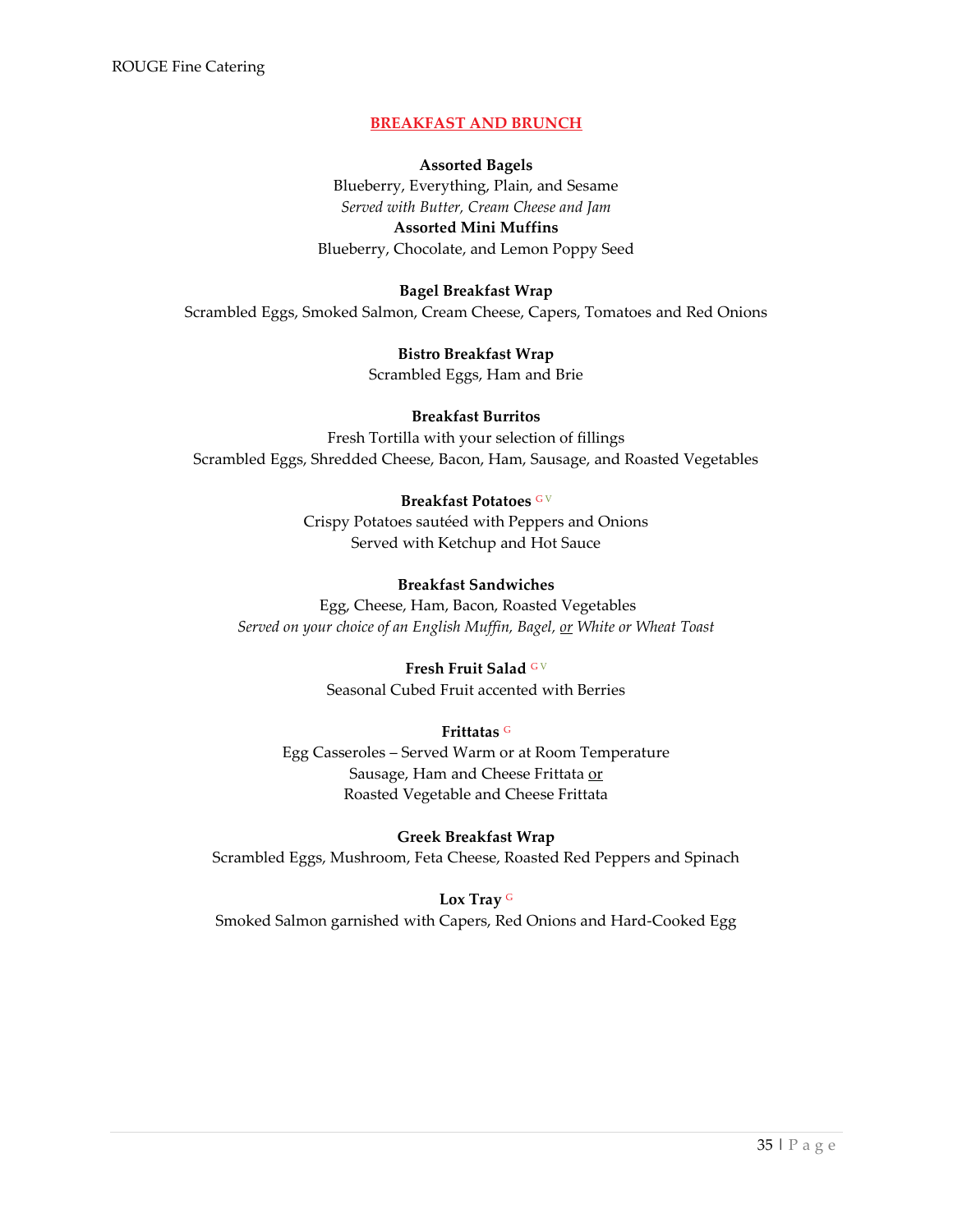#### **Mini Quiche**

*Black Forest Smoked Gouda, Ham and Caramelized Onion Four Cheese Goat's Cheese, Gruyere, Mozzarella and Parmesan Lorraine Gruyere, Bacon and Caramelized Onion Spanish Manchego, Caramelized Onion and Peppers Wild Mushroom Goat's Cheese, Mushrooms, and Fresh Herbs*

**Savory Croissants** Egg Bistro, Spinach & Feta, Tomato & Basil **Sweet Croissants** Chocolate and Strawberry-Cream Cheese

**Yogurt and Granola** Vanilla Yogurt and Scratch-Made Granola

## <span id="page-36-0"></span>**LIGHT FARE**

*Sandwiches* 

<span id="page-36-1"></span>BBQ Chicken, Brisket, Chicken Salad, Italian Cold Cut, Grilled Salmon, Pit Ham, Pulled Pork, Shrimp Salad, Roasted Turkey, Roasted Vegetable Muffaletta, Tuna Salad *Prepared with Lettuce and Tomato on French Baguette, House-made Roll, Whole Wheat, Texas Toast, Croissant, Seven Grain or Rye*

#### *Wraps*

<span id="page-36-3"></span><span id="page-36-2"></span>BBQ Chicken, Buffalo Chicken, Chicken Caesar, Chicken Salad, Grilled Salmon, Pit Ham, Roasted Turkey, Shrimp Salad, Tuna Salad *Any wrap can be made gluten-free by substituting a lettuce wrap for a traditional tortilla*

#### *Panini*

Chicken Pesto, Chicken Parmesan, Cuban: Pulled Pork, Pit Ham, Swiss Cheese, Pickles and Mustard Ham and Brie with Honey Mustard, Roasted Vegetable and Fresh Mozzarella, Turkey and Swiss

#### *Grilled Burritos*

<span id="page-36-5"></span><span id="page-36-4"></span>Flour Tortilla stuffed with choice of Boneless Beef Short Ribs, Flank Steak, Grilled Chicken, Pulled Pork or Roasted Vegetables Stuffed with Paella Rice, Sautéed Peppers and Onions, Cilantro and Shredded Cheese *Served with Sour Cream and Hot Sauce*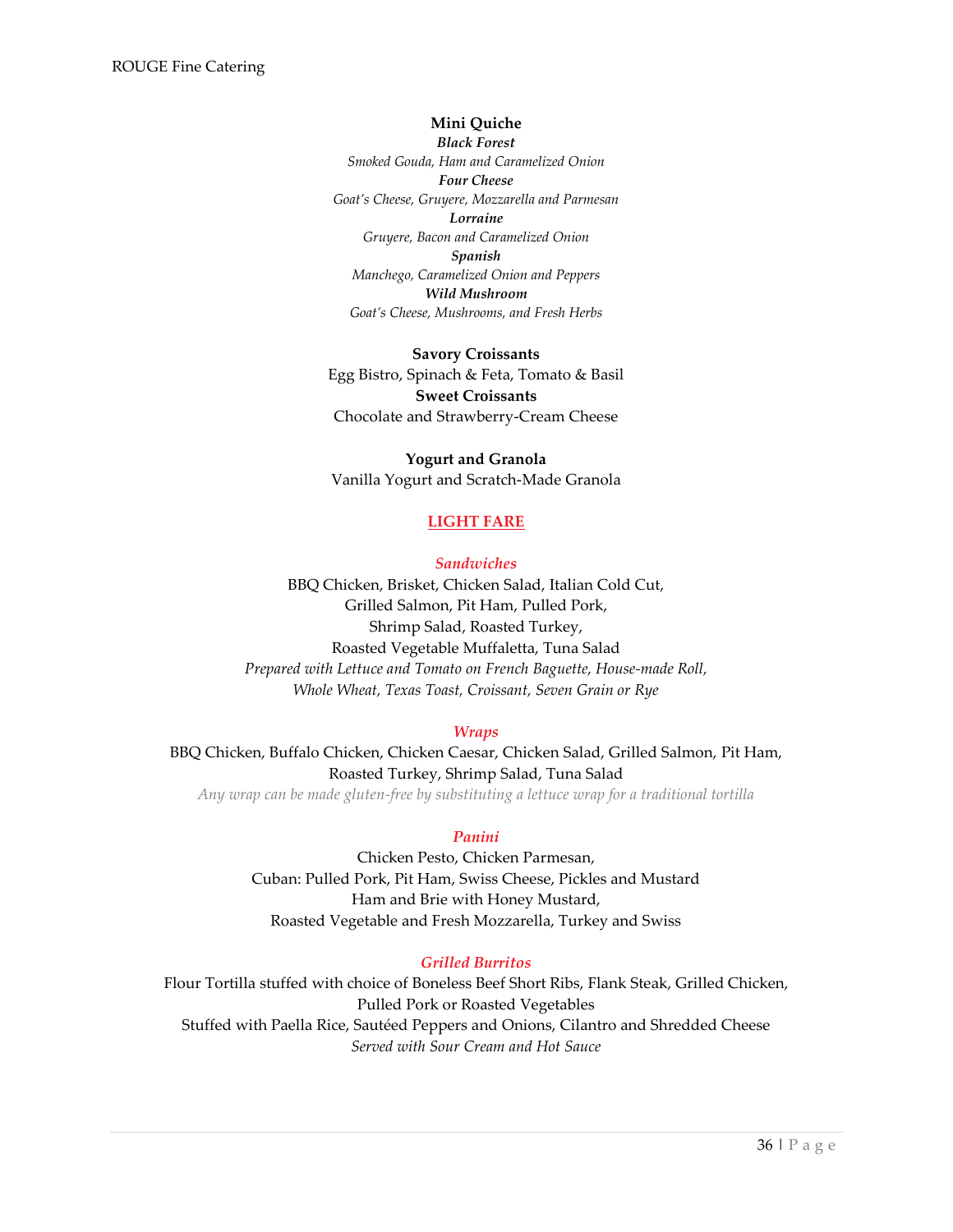# *ROUGE Signature Sliders Bread Rolls*

*Served on Freshly Baked Petite French*

## **Angus Beef Slider**

Grilled USDA Angus Beef Slider with American Cheese and Caramelized Onion

## **Beef Brisket**

Fork-Tender Beef Brisket topped with Muenster Cheese and Mustard-Horseradish

## **Natty Boh Bratwurst**

Grilled with Peppers & Onions

## **Black n' Bleu Burger**

Seasoned Prime Ground Beef Grilled with Blackening Seasoning and Topped with Gorgonzola

**BLT**

Applewood Bacon, Romaine Lettuce and Roma Tomato with Herb Aioli

# **Grilled Chicken**

Grilled Chicken Breast topped with Muenster Cheese and Sundried Tomato Aioli

# **Cheese Steak**

Chopped Rib Eye sautéed with Peppers and Onions *Served with Provolone or American Cheese on Mini Hot Dog Bun*

# **Crab Cake Slider**

House-made Maryland Crab Cake with a Remoulade Sauce

## **Fried Chicken Slider**

Southern-Fried Chicken drizzled with Honey Mustard and Pickles on a Brioche Roll

#### **Grilled Portabella Slider** Portabella Mushroom, Provolone Cheese, Roasted Red Pepper, Baby Spinach *Finished with Basil-Pesto*

**Lombard Street Corned Beef Slider** Corned Beef, Sauerkraut and 1000 Island Dressing

# **Pit Beef Slider** Juicy Pit Beef with Mustard-Horseradish and Chopped Onions

**Pit Ham Slider** Slow-Cooked over Cherry Wood and topped with Honey Mustard

# **Pulled Pork and Slaw Slider**

House-made Pulled Pork topped with Red Cabbage Slaw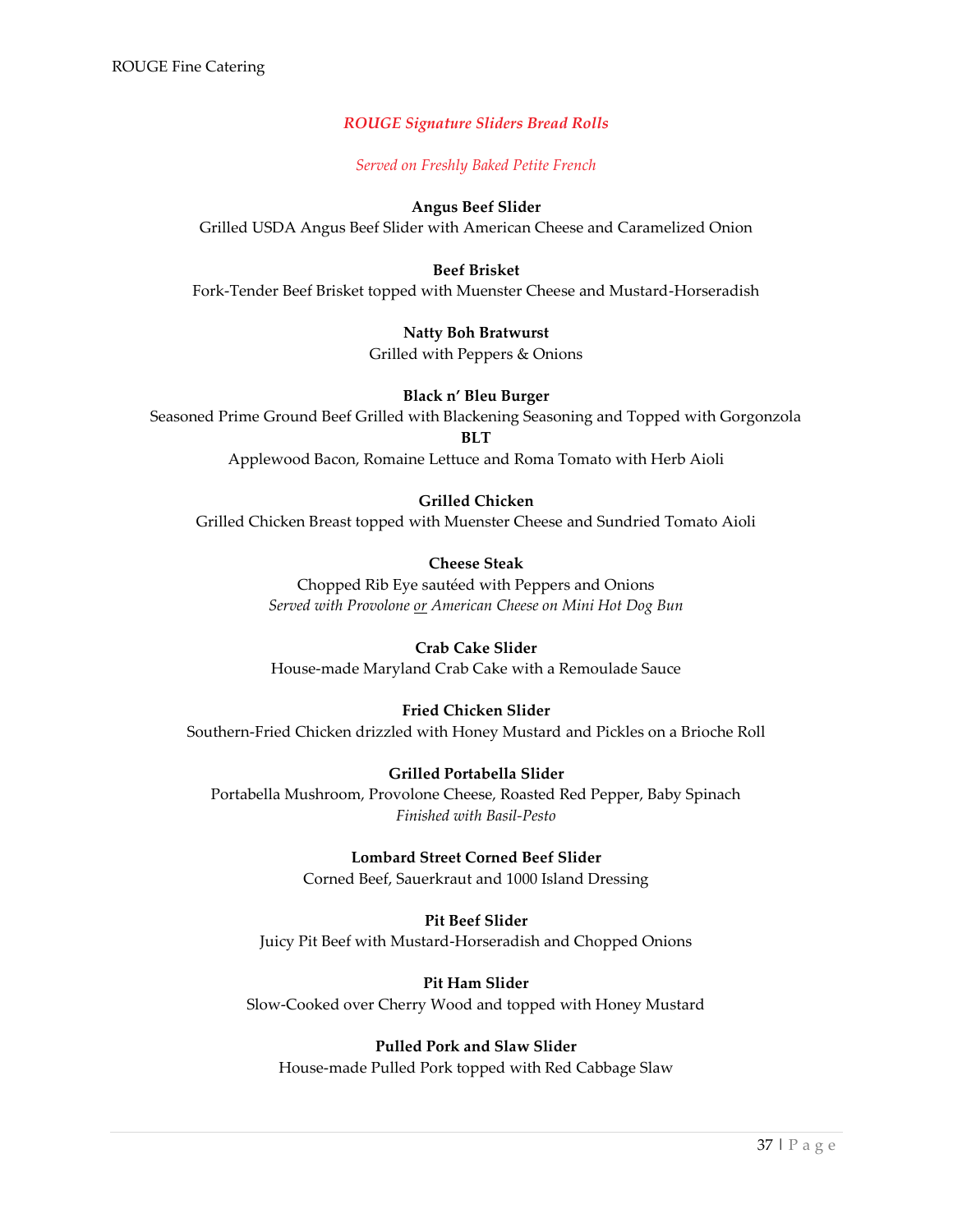#### **Roasted Vegetables Slider**

Zucchini, Roma Tomato, Fresh Mozzarella, Roasted Red Pepper and Basil Pesto

#### **Short Rib and Cheddar Slider**

Fork Tender Beef Short Ribs topped with White Cheddar and Caramelized Onions

#### **Turkey Gobbler**

<span id="page-38-0"></span>House Roasted Turkey Breast topped with French Brie and Cranberry Relish

#### *Accompaniment Salads*

#### **Asian Sesame Noodles** <sup>V</sup>

Chilled Lo Mien Noodles tossed with Julienned Vegetables *Tossed in a Toasted Sesame-Soy Vinaigrette*

# **Bowtie Pasta Salad**

Imported Bowtie Pasta with Crunchy Onions, Green and Red Peppers *Tossed in Balsamic-Parmesan Vinaigrette*

## **Broccoli Salad** <sup>G</sup>

Broccoli Florets, Julienned Carrots, Raisins, Dried Cranberries, Peppers and Bacon *Tossed in a Creamy Vinaigrette*

#### **Insalata Caprese** <sup>G</sup>

Ciliegine Mozzarella & Marinated Grape Tomatoes *Finished with Fresh Basil & Olive Oil*

#### **Orzo Salad**

Orzo with Fresh Peas, Prosciutto, Grilled Asparagus and Feta *Tossed with a Fresh Lemon Vinaigrette*

#### **Penne a la Greek**

Penne Pasta tossed with Kalamata Olives, Artichoke Hearts, Roasted Red Peppers, Italian Parsley, Crumbled Gorgonzola and Feta

> **Red Bliss Potato Salad** <sup>G</sup> Red Bliss Potatoes with Diced Peppers in House Dressing

#### **Roasted Corn and Black Bean Salad GV**

Fire roasted Corn, Black Beans, Cilantro and Diced Peppers *Served in a Light Vinaigrette*

#### Tomato and Cucumber Salad GV

Ripe Heirloom Tomatoes and Fresh Cucumbers in Italian Olive Oil Dressing

## **Tortellini and Roasted Vegetable Salad**

Mini Cheese Tortellini with Roasted Vegetable and Parmesan Cheese *Tossed in a Light Vinaigrette*